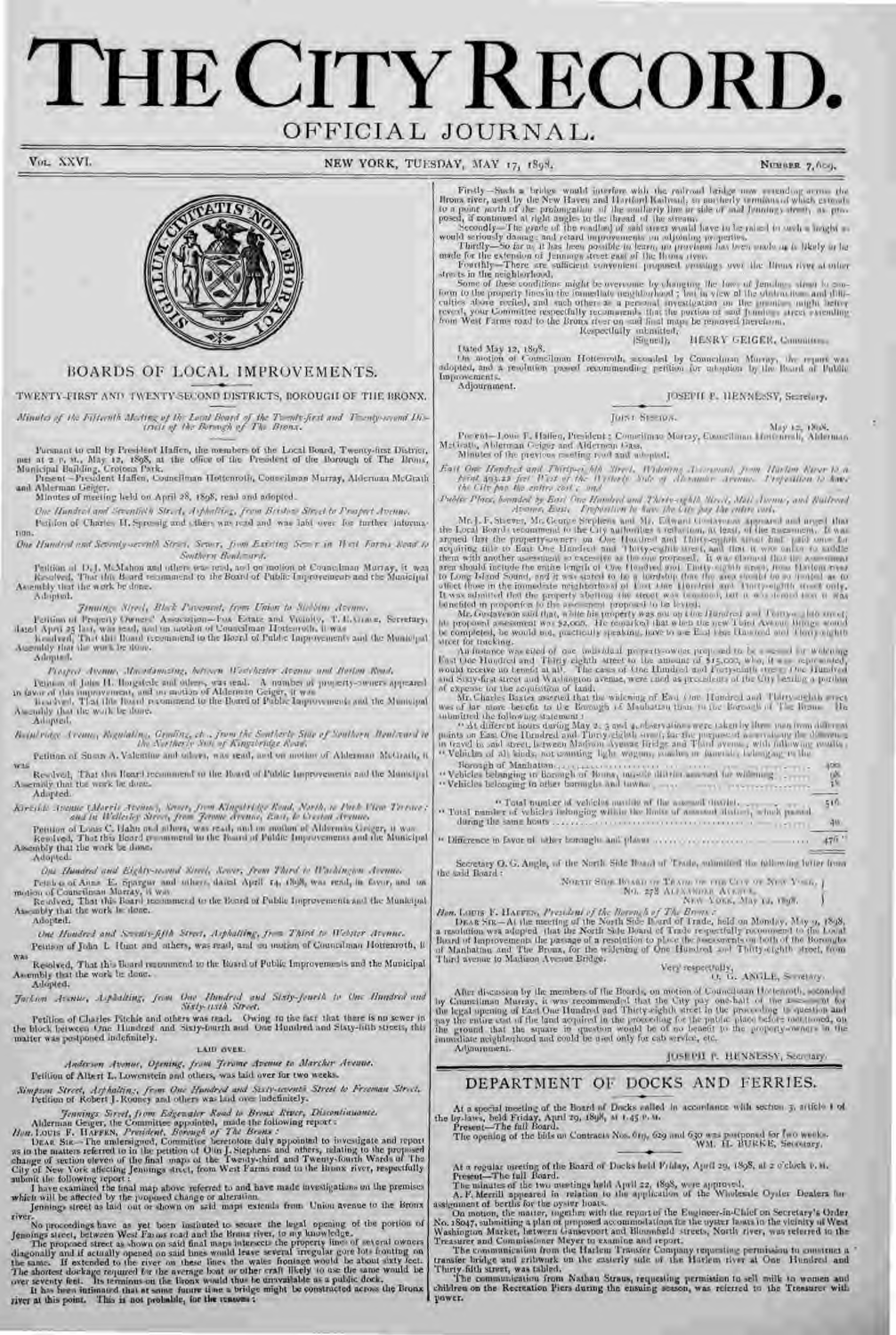The following communications were also referred to the Treasurer : From the New York Horse Manure Company—Requesting permission to load cellar dirt from a portion of the dumping-board on the pier foot of Forty-fifth street, North river.

From the Engineer-in-Chief-Int. Submitting cost of removing the caping in the vicinity of Piers, new 55 and 36. North<br>river, in order to permit of the eraction of a transler bridge thereat, amounting to \$241.30.<br>for collection from the Dahimore and

2d. Report on Secretary's Order No. 17892, submitting cost of repairing damage to the Pier<br>foot of East Thirty-thind street, caused by the ferry-boat "Sag Illarbor," amounting to \$531.11,

for collection from the Long Island Railroad Company.<br>The following communications were referred to Commissioner Meyer :<br>From the Allan-State Line of Steamers—Protesting against the placing of a swimming I ath

on the northerly side of Pier loot of West Twentieth street, North river. Front Thomas Bevan—Requesting permission to maintain float on the northerly side of Pier foot of Fordham road, Iladem river.<br>- From Leon 1:lward Muller—Requesting a two years' lease of the bulkhead between Piers,<br>new 42 and 43, North river, from May 1, 1%)5, at an annual rental of \$1,000.

The following communications were referred to the Engineer-in-Chief to examine and report :

From O'Hare & Theorem, atmentys let the Normich and New York Transportation Company - Requesting a three years' lease of Pler, all 40, North river, with permission to use only the northerly ally there is, and agreeing to p

Prookley, by Messe Columb.<br>From Robert P. Staats - Requesting thirty days' extension of time for the completion of the<br>work as building the post of the first of Defining street. North ziens, under Contract No. 1688.<br>I rain delivery of spruce timber under Contract No. 617.

The following permiss were granted, to continue during the phototre of the Board<br>Tailinger and Ohio Rubbard Company, to maintain to lardge, ready and taily house on the<br>continuity add at Pier fost and culture ready and the

not length than i.o. working slays.<br>The following germin were graveed on the meal term: <br>The Bossides and New York: Prop Company, to make general replies to be fory promines<br>at the Bossides and New York: Prop Company that ensuing three months.

Union Ferry Company, to make general repairs to the Ilamilton, South, Wall, Fulton and Cathorine Leavy provides Jorne the country three months.<br>- Mercus & Chapman Derrick and Wrecking Company, to land real of wholen the balkhead<br>between Doc Humber' and Thory mount and One Hundred and Thirty-third streets, No

river, provided the consent of the lessee is obtained. The following permit was granted, the work to be done under the supervision of the

Engineer-in-Chief of this Department Henry S. Kearuv, agent, to repair the dock or hilklfca l between Setauket and Ranton streets, on the south side of Newtown Creek, Borough of Brooklyn, the work to be kept within existing lines.

The following president at wear reduced on the Coronal or telectron to the indebted-<br>rest at the Mayer-Salumity and the property of the southwate to have<br>trianged by leads on the gauge that the following ratio and the con

the Lagineer m-Charta relation therein, as I to only that it is the intention of this Renti forces<br>manner a new part at the incremental convenience when much are available therefore.<br>The position of which the condition of

From Rear Admiral Henry Erben, 1'. S. N.—Requesting the use of a boat to patrol the waters of the New York Bay. Secretary directed to state that this Department has no boat suitable for the purpose intended.

From B. D. Head, contrador—Indo-so recept of the and by him to the Uningtender in relation to the properties of the contraction of a reception Distribution of the set of the contraction of a reception of the free from The

public auction.

From the Terminal Warehouse Company—:\dvising that they will not require the use of the bulkhead between Piers, nety 57 and 58, North river, after April 30, 1898. Permit revoked to take effect April 30, iS9S. From Harry W. Bell—Advising that he does not intend to repair the pile platform on the

westerly side of Mott Haven Canal, north of One Hundred and Thirty-eighth street.<br>On motion, the permit granted Morch 25, 1898, was revoked.

From Brookman & Kelly - Requesting permission to place particle building agine on the building foot of Ninetz-ai th street, North river. Application detect.<br>From the Booker Controving Company—Requesting permission to load

From Katharine Smith—Requesting permission to erect bath-houses, etc., at the pier foot of West One Hundred and Fifty-filth street, North river.

On motion, the premit in Ann Elizabeth Snoak to maintain bath-houses and floats of the Unit first of the Humberland Ethy-fifth steet, North view, and the land eithers there is no controlled to the effect of the term of th

markedy half of the bulkbead between Piers, new 30 and 40, North cives.<br>On musics, the following resolutions were adopted:<br>Resolved in this Hoard by law, the bulk-<br>heal extending from the settlement of the power and antiop

Resolved, That by variant the power and authority varied in this Board, and equality by<br>section 844 of chapter 378 of the Law of 3897, permission be and horizby to granted the Causard<br>Stermonic Company, I,finited, to cons From the Treasurer -

rst. Recommending that the application of Bernard Campbell for permission to unload manure at the pier foot of West Seventeenth street, be denied. Recommendation adopted.

2sl. Hecommending that the compensation in be charged Ferdinand Grass for the privilege of<br>maintaining iloat and hou-bridge north of Railmad avenue, Haycheson, be fixed at the rate of \$12<br>per annum, payable to the Dock Mas

ad. Recommending that the compensation to be charged (abn D. Dalley has the nor of land<br>under water covered by temporary pier foot of Toffany steet, forcough of The Troma, he fixed at<br>the rate of 520 per mooth, payable moo

4th. In relation to the communication from Junes McLaughlin as to the charge for unloading sand along the water-front.

On motion, the following resolution was adopted.<br>
Resolved in the Most of the material shall be and<br>under on any what property, an application shall be uthnitted to the<br>Secretary of the Board, accompanied by a receipt fro

From Commissioner Meyer-

1st. Recommending that permission be granted the Bash Company, Limited, to construct<br>a pier between Fortieth and Forty-first streets, Borough of Brooklyn, in accordance with plans<br>submitted as amended, the work to be done

2d. Recommending that permission be granted D. S. Jones & Company to extend their<br>dock at Finshing Creek, Borongh of Queens, in accordance with plans and specifications to be<br>first submitted to and approved by the Engineer adopted.

From the Scoretary-Reporting that the Kulcherlacker Scoreshoot Company dees not<br>intend to avail itself of the permit granted February 18, 1868, to land at the Fier foot of<br>East Third, East Twenty-fourth and East Thirty-fir

From the flock Superintendent—Report for the week ending April 23, 1898. From Dock Master Shand—Reporting repairs required to Battery l.au ling. Engincer in-

Chief directed to repair.<br>- From Dack Moster Kennedy—Reporting repairs required to the payment on the buildwest.<br>Letwern Plans, and FR and 58%, and to approach to Play, and 50, North river. - Engines an Chief<br>directed to r

From Dock Master Harrison-

rate Maymeting repairs required to the faithfield between Piers to and i.e., Emi river-<br>Engineer-In-Chief-diversed to repair:<br>ad. Reparting repairs required to Fier, new 7, and buildbends between Piers 7 and  $g_i$  and<br>betw

From the Engineer-in-Chief-

(a). Repair for the week ending April 23, 1898.<br>2d. Stating that the request of the Consultation Let Company for translating is the ally-<br>morb and sumb of the Pigs hast of Party dark areas. Such these, something in and soc

3d. Beyoning the completing of Contrast No. 617, April 15, 1858.<br>3th Recommending that repairs be made to the planking on approach to Piers, new 26 and<br>47. Needs river, to the Pier foot of West Thirtight street and so the

50. Bepart on Secretary's Order No. 1895; recommending that he in directed to set ive.<br>pangways on Pier, now 4g, North tiver, the cost factoril to be collected from the Catal of and Now<br>York Steamboar Company. The commenda

The Treasurer, Commissioner Murphy, submitted his report of receiper for the week ending<br>April 29, tS98, amounting to 59,793.68, which was received and ordered to he spread in full April 29, 1898, animanting

| Davis                        | <b>Kana Warm</b>                                                                                  | First Winner.                                                                      | Astolian.        |
|------------------------------|---------------------------------------------------------------------------------------------------|------------------------------------------------------------------------------------|------------------|
| y lot.                       |                                                                                                   |                                                                                    |                  |
| Am ==                        | M.Y., W. H. & Handrei R.                                                                          | Light and PRC and J. L.R. (Contractional contract                                  | $3 - 11 - 10$    |
| القو                         | N.Y. S. H. & Harttard R.<br><b>BALL ALLIA</b>                                                     | $-11-$<br>La, w_pits, lat. Fract 40 and yo, le R .-                                | 993-25           |
|                              | ав   М.У., N. П. х. Патом Е.<br>WANTED TO THE TABLE                                               | <b>SALE</b><br>$\rightarrow$<br>$\cdots$<br>at and so In Burnamore                 | <b>SHIVEY</b>    |
|                              | Committee the Country of                                                                          | tions year. N. Co- and some year from double West and<br>$m_1 \leq M_1$            | <b>BOIS</b> HALL |
|                              | are Kendowlanday for Commission                                                                   | a greater to be well avered by plans becausing and girls and<br>N. Harry           | <b>75.51</b>     |
| $\cdots$<br><b>H.L.</b>      | Wynn Bross <sub>box</sub><br><b>Allen Ave</b>                                                     | cannot be found to property of the field of the state of the state of the state of | 通过               |
| 95                           | Portly and then Hiver<br>Strandont Chair<br>                                                      | the Poly Assess Frank County and the Poly June 21, Rossey of                       | <b>21.00</b>     |
| $\Xi$                        | John Whales, Corporation<br><b>University assessment of Write</b><br>into Brank's from Concerning | a www.com, blocks. askett, N.T.<br><b><i>CONTRACTOR CONTRACTOR</i></b>             | $174 - 100$      |
| ш<br>25                      | Jules Whidess, Corporation<br>Construct comment of Will-<br>Into: Develope Sold Americans         | like at Wrapth and Nell-communications.<br>$-11$                                   | 01.04            |
| $\cdots$<br>w                | $W(H)$ long $-1$                                                                                  | 183<br>but busines, its  In W. (500 HOTO OTGALL)<br>×                              | <b>CO Has</b>    |
| V.K                          | Countries Hearing Co.,                                                                            |                                                                                    | 17.80            |
| <b>IFV</b>                   | John Kruss Hooving Co.,                                                                           | w                                                                                  | 37 80            |
| ay.                          |                                                                                                   |                                                                                    | $325 - 20$       |
| $\overline{37}$              | 5. W. Rhondesder and attac-                                                                       |                                                                                    | 1,558 74         |
| 18<br><b>W</b>               | Colleger consumers with                                                                           | Wharford I's wallety (SHETTER CONTINUES) IN CONTINUES.                             | <b>William</b>   |
| 48                           |                                                                                                   | $-51$                                                                              | $m_{B}$          |
| $\mathbf{m}_{\alpha}$<br>ab. | ×<br><b>AAAAD AAD IN BROOK BY</b>                                                                 | $-111 -$<br>Foliology Higher continued autococious - -                             | 0.45.46          |
| <b>ATT</b>                   | $\bullet$<br>and the first part of the local                                                      | $-11$                                                                              | <b>ARS IN</b>    |
| $-8$                         | u.<br>.                                                                                           | $\mathbf{H}$                                                                       | 95.91            |
| $\cdots$ aB                  | <b>Link MASHES SSSSSSS</b>                                                                        | -m<br>April 31 Malays commercial contracts research                                | KITLE GI         |
|                              |                                                                                                   | Date deposited. April analythese conserva-                                         | 69,791 68        |

## Respectfully submitted, CHARLES F. MURPHY, Treasurer.

The Auditing Committee submitted a report of 23 bills or claims, amounting to \$24,489.84, which had been approved and audited. The report was ordered to be spread in full on the minutes, as follows : Audit No. Names. Amount. Total.

Construction. 16840. P. Sanford Ross, Estimate No. 5 and Final Contract No. 602..... \$1g,o61 36 16841. John P. Kane Company, Portland cement ..................... 2,000 00 16842. Brown & Fleming, rip-rap ................................... 1,8o8 4o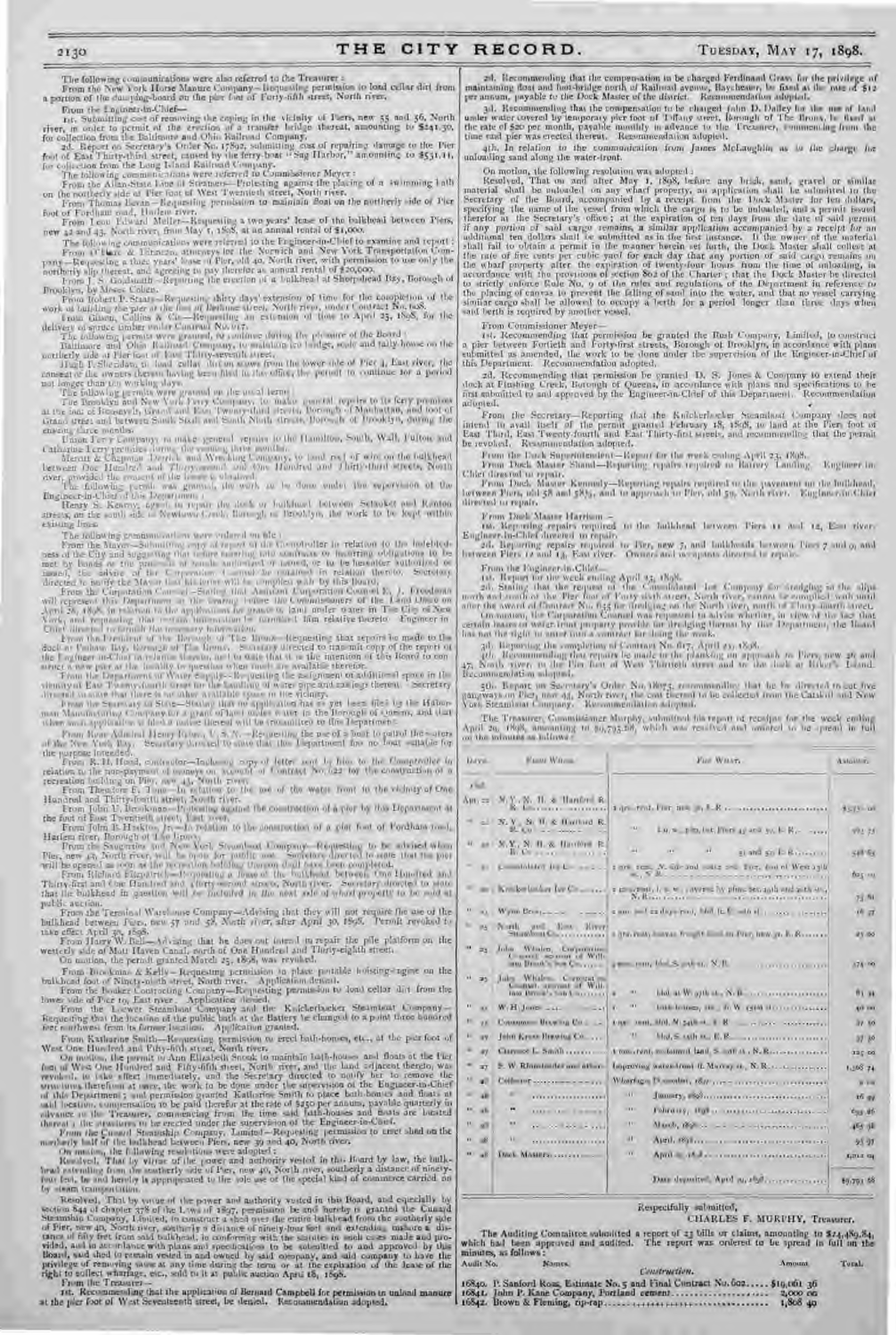$\begin{array}{ll} \textbf{168}_{45}, \textbf{ Nanglaton & Co., pile}\\ \textbf{168}_{44}, \textbf{F, W. Levoe & C.}, \textbf{rile},\\ \textbf{168}_{44}, \textbf{F, W. Levoe & C.}, \textbf{tabular lantetms and' and the d'aglers}\\ \textbf{168}_{45}, \textbf{Mongomery & Co., tabular lantetms and' and}\\ \textbf{168}_{45}, \textbf{V. The New York New Publishing Company, advertising}\\ \textbf{168}_{45}, \textbf{P. The New York Journal and Alerting},\\ \textbf{168}_{45}, \textbf{P. The Natural Journal and Alerting},\\$ \$000.00  $3^{101}$   $12$ <br> $17$   $48$ 話望 00 187 Supervisor City Record: 22.00 88 po 120 00 16.00  $524,7$ General Repairs.  $$16.48$ 13.00 Annual Expanse. 16855, German Manufacturing Company, Ludges<br>
16859, "New York Journal and Arbentier," advertising.<br>
16857, "Trish-American," advertising.<br>
16858, " Das Morgen Journal," advertising.<br>
16859, "The Evening Son," advertising.<br>  $560$   $00$  $28.00$  $\frac{5}{17}$   $\frac{0.0}{20}$ <br>21 00 21 183  $\frac{3}{28}$  60  $524,4$  $\begin{tabular}{ll} \textbf{B} respectively & almost  
to, \\ & \textbf{CHAWLKS} & \textbf{F, MURPHV}_1 & \textbf{Andling} \\ \textbf{PEFER} & \textbf{B, MEVER}_i & \textbf{I} \\ \end{tabular}$ The action of the Secretary in transmitting same, with requirement for the amount of Finance Department for payment, approved. The following requisitons were posed . **IF ALL ECOLARY**  $518$ 105 320 200  $\frac{1}{17}$ 34 The Sucretary reported that the psycotic for the General Repairs and Construction in the work valing April as, 1898, amounting to \$8,05,5,7, and the psycoli for the Wall Impersement From the work valing April 22, 1868, am On marine, the Doort adjourned. WM. H. BURRE, Secretary The Roand went late executive sendor at ± 35 P. M. The following consumption<br>from were ordered on  $6\pi$ : From the following consumption<br>from were ordered on  $6\pi$ : From the Board of Aldeston – Franchistan relative and resulting the local April 19, 1895, reporting the head From the Municipal Cast Service Commission—<br>Tel. Advisor the driving Reserves approximate may be made to the position of File driving Reserves the preparation of an exigible for therefore On motion, the following resolution was adopted:<br>  $\mathbb R$  is appointed temporardy. Fine driving Essential Markov, That William Novama is: and is rely is appointed temporardy. Fine driving Essential in the LY partner<br>at  $\math$  $\mathfrak{M}.$  Advisor that is opening approximate at may be made to the position of Superintend for the original of Water Grants, pending the preparation of cligible lists therefore On motion, the tolerating resolutions were adopted:<br>
Resetwed, J and the set and the community of the community of the community of the community of the community of the community of the set of the set of the set of the s Recoived, That, is accordence with Creil Service regulations, Peter J. Quigley be and I is temporarily appointed Searcher of Water Canada in this Department, with compensation rate of mondation bundled deliars per annum, t 30. Sobroitting the of persons engine for remaintement in this Department. (a) Solvanting the of persons cognic for constant<br>ment in this Department. On =otion, the tollowing resolution was adopted<br>
Recolvent, That the following-named persons barrier sensities of the Manicipal<br>
Report For commis 23 23 Matthew Foley Pattick Geraghty,<br>John Manning, 23  $4F$ 23 APRIL IT ROWLAND CORRECT ASSAMLANCES From the Department of Public Parks-Reporting that John Costello was laid off Man 1898, through lack of work.

THE

CITY RECORD.

TUESDAY, MAY 17, 1898.

(b) motion, the following resolution was adopted:<br>
Resolved, That John Costello, having been taid off by the Department of Public Parks March<br>
31, 1868, through no fault or delinquency on his part, be and bereby is appoint From the Engineer-in-Chief-Recommending that the compensation of Thomas S. Griffin,

Leveler, be fixed at the rate of one hundred dellars per month.

On motion, the following resolution was adopted :<br>  ${\bf Ressolved, \ \ } {\bf That \ the \ component on \ of \ The ones. } {\bf Gidfin, \ Lveeler, \ {\bf be \ and \ thereby \ in \ fixed \ at \ the \ rate \ of \ one \ hundred \ dollar \ per \ month, \ in \ take \ effect \ May \ 1, \ 1898.}$ 

On motion, the following resolution was adopted :<br>Resolved, That the compensation of Edward Gottschal, Searcher of Water Grants, be and<br>hereby is reduced to two theasand dullars per amoun, to take effect May 1, 1898.

On motion, the Board adjourned.

WM, H. BURKE, Secretary,

## DEPARTMENT OF HEALTH.

UESTRE, HEATH DEPARTMENT,<br>CESTRE, HEM, WHITE AND PRANKLIN SYBERTS,<br>NEW YORK, May 12, 1898.

DEAR SIN-In accordance with the provisions of section 1546, of chapter 378 of the Laws of 1897. I beg to transmit berewith, for publication in the City Statuan, the following appointments, removals and changes of salary by

|                                                                           | BORGHMII,<br>The Brook your Free                                                                                                                                                                                                                                                                                                                                                                                                                                                                                                                                                                                                                                                                                                                                                                                                                                                                                                                                                                                                                                                                                                                                                                                                                                                                                                                                                                                                                                                                                                                                              |                                                                                                                                                                                                                                                                                                                                                                                                                                                                                                                                                                                       | hostphan.                                                                                                                                                                                                                                                                                  | SALARY.                                                                                                                                                                                                                                                                                                                                                                                                                                                                                                                                                                                                               |
|---------------------------------------------------------------------------|-------------------------------------------------------------------------------------------------------------------------------------------------------------------------------------------------------------------------------------------------------------------------------------------------------------------------------------------------------------------------------------------------------------------------------------------------------------------------------------------------------------------------------------------------------------------------------------------------------------------------------------------------------------------------------------------------------------------------------------------------------------------------------------------------------------------------------------------------------------------------------------------------------------------------------------------------------------------------------------------------------------------------------------------------------------------------------------------------------------------------------------------------------------------------------------------------------------------------------------------------------------------------------------------------------------------------------------------------------------------------------------------------------------------------------------------------------------------------------------------------------------------------------------------------------------------------------|---------------------------------------------------------------------------------------------------------------------------------------------------------------------------------------------------------------------------------------------------------------------------------------------------------------------------------------------------------------------------------------------------------------------------------------------------------------------------------------------------------------------------------------------------------------------------------------|--------------------------------------------------------------------------------------------------------------------------------------------------------------------------------------------------------------------------------------------------------------------------------------------|-----------------------------------------------------------------------------------------------------------------------------------------------------------------------------------------------------------------------------------------------------------------------------------------------------------------------------------------------------------------------------------------------------------------------------------------------------------------------------------------------------------------------------------------------------------------------------------------------------------------------|
|                                                                           |                                                                                                                                                                                                                                                                                                                                                                                                                                                                                                                                                                                                                                                                                                                                                                                                                                                                                                                                                                                                                                                                                                                                                                                                                                                                                                                                                                                                                                                                                                                                                                               |                                                                                                                                                                                                                                                                                                                                                                                                                                                                                                                                                                                       |                                                                                                                                                                                                                                                                                            |                                                                                                                                                                                                                                                                                                                                                                                                                                                                                                                                                                                                                       |
|                                                                           |                                                                                                                                                                                                                                                                                                                                                                                                                                                                                                                                                                                                                                                                                                                                                                                                                                                                                                                                                                                                                                                                                                                                                                                                                                                                                                                                                                                                                                                                                                                                                                               |                                                                                                                                                                                                                                                                                                                                                                                                                                                                                                                                                                                       |                                                                                                                                                                                                                                                                                            | Per annoni.                                                                                                                                                                                                                                                                                                                                                                                                                                                                                                                                                                                                           |
|                                                                           |                                                                                                                                                                                                                                                                                                                                                                                                                                                                                                                                                                                                                                                                                                                                                                                                                                                                                                                                                                                                                                                                                                                                                                                                                                                                                                                                                                                                                                                                                                                                                                               | Meut Inspector,                                                                                                                                                                                                                                                                                                                                                                                                                                                                                                                                                                       | Milk Imperior.                                                                                                                                                                                                                                                                             | \$1,200.00<br>1,200.00                                                                                                                                                                                                                                                                                                                                                                                                                                                                                                                                                                                                |
| George E. Maurer, M. D                                                    | Machattan,                                                                                                                                                                                                                                                                                                                                                                                                                                                                                                                                                                                                                                                                                                                                                                                                                                                                                                                                                                                                                                                                                                                                                                                                                                                                                                                                                                                                                                                                                                                                                                    |                                                                                                                                                                                                                                                                                                                                                                                                                                                                                                                                                                                       | Vaccinator (temporary),                                                                                                                                                                                                                                                                    | 1,200.00                                                                                                                                                                                                                                                                                                                                                                                                                                                                                                                                                                                                              |
| 1,830<br>Caroline E. Whiteler<br>Ym.                                      | $1 - 11$                                                                                                                                                                                                                                                                                                                                                                                                                                                                                                                                                                                                                                                                                                                                                                                                                                                                                                                                                                                                                                                                                                                                                                                                                                                                                                                                                                                                                                                                                                                                                                      |                                                                                                                                                                                                                                                                                                                                                                                                                                                                                                                                                                                       | Laboratory Attendant                                                                                                                                                                                                                                                                       | 600.00<br>000.00                                                                                                                                                                                                                                                                                                                                                                                                                                                                                                                                                                                                      |
|                                                                           |                                                                                                                                                                                                                                                                                                                                                                                                                                                                                                                                                                                                                                                                                                                                                                                                                                                                                                                                                                                                                                                                                                                                                                                                                                                                                                                                                                                                                                                                                                                                                                               |                                                                                                                                                                                                                                                                                                                                                                                                                                                                                                                                                                                       |                                                                                                                                                                                                                                                                                            | $I_1$ DOO CO                                                                                                                                                                                                                                                                                                                                                                                                                                                                                                                                                                                                          |
|                                                                           |                                                                                                                                                                                                                                                                                                                                                                                                                                                                                                                                                                                                                                                                                                                                                                                                                                                                                                                                                                                                                                                                                                                                                                                                                                                                                                                                                                                                                                                                                                                                                                               |                                                                                                                                                                                                                                                                                                                                                                                                                                                                                                                                                                                       |                                                                                                                                                                                                                                                                                            | 1,000 00                                                                                                                                                                                                                                                                                                                                                                                                                                                                                                                                                                                                              |
| <b>COLLECT</b>                                                            |                                                                                                                                                                                                                                                                                                                                                                                                                                                                                                                                                                                                                                                                                                                                                                                                                                                                                                                                                                                                                                                                                                                                                                                                                                                                                                                                                                                                                                                                                                                                                                               |                                                                                                                                                                                                                                                                                                                                                                                                                                                                                                                                                                                       |                                                                                                                                                                                                                                                                                            | 1,200,00<br>1,000.00                                                                                                                                                                                                                                                                                                                                                                                                                                                                                                                                                                                                  |
|                                                                           |                                                                                                                                                                                                                                                                                                                                                                                                                                                                                                                                                                                                                                                                                                                                                                                                                                                                                                                                                                                                                                                                                                                                                                                                                                                                                                                                                                                                                                                                                                                                                                               |                                                                                                                                                                                                                                                                                                                                                                                                                                                                                                                                                                                       |                                                                                                                                                                                                                                                                                            | 750 00                                                                                                                                                                                                                                                                                                                                                                                                                                                                                                                                                                                                                |
|                                                                           |                                                                                                                                                                                                                                                                                                                                                                                                                                                                                                                                                                                                                                                                                                                                                                                                                                                                                                                                                                                                                                                                                                                                                                                                                                                                                                                                                                                                                                                                                                                                                                               |                                                                                                                                                                                                                                                                                                                                                                                                                                                                                                                                                                                       |                                                                                                                                                                                                                                                                                            | 1,200,00                                                                                                                                                                                                                                                                                                                                                                                                                                                                                                                                                                                                              |
|                                                                           |                                                                                                                                                                                                                                                                                                                                                                                                                                                                                                                                                                                                                                                                                                                                                                                                                                                                                                                                                                                                                                                                                                                                                                                                                                                                                                                                                                                                                                                                                                                                                                               |                                                                                                                                                                                                                                                                                                                                                                                                                                                                                                                                                                                       |                                                                                                                                                                                                                                                                                            | 780 00                                                                                                                                                                                                                                                                                                                                                                                                                                                                                                                                                                                                                |
| $\frac{1}{2}$                                                             | 1.1.1.1.1.1.1                                                                                                                                                                                                                                                                                                                                                                                                                                                                                                                                                                                                                                                                                                                                                                                                                                                                                                                                                                                                                                                                                                                                                                                                                                                                                                                                                                                                                                                                                                                                                                 |                                                                                                                                                                                                                                                                                                                                                                                                                                                                                                                                                                                       |                                                                                                                                                                                                                                                                                            | 480 00                                                                                                                                                                                                                                                                                                                                                                                                                                                                                                                                                                                                                |
|                                                                           | <b>Friday</b>                                                                                                                                                                                                                                                                                                                                                                                                                                                                                                                                                                                                                                                                                                                                                                                                                                                                                                                                                                                                                                                                                                                                                                                                                                                                                                                                                                                                                                                                                                                                                                 |                                                                                                                                                                                                                                                                                                                                                                                                                                                                                                                                                                                       |                                                                                                                                                                                                                                                                                            | 105 00                                                                                                                                                                                                                                                                                                                                                                                                                                                                                                                                                                                                                |
|                                                                           |                                                                                                                                                                                                                                                                                                                                                                                                                                                                                                                                                                                                                                                                                                                                                                                                                                                                                                                                                                                                                                                                                                                                                                                                                                                                                                                                                                                                                                                                                                                                                                               |                                                                                                                                                                                                                                                                                                                                                                                                                                                                                                                                                                                       |                                                                                                                                                                                                                                                                                            | 108 00<br>252 DO                                                                                                                                                                                                                                                                                                                                                                                                                                                                                                                                                                                                      |
|                                                                           |                                                                                                                                                                                                                                                                                                                                                                                                                                                                                                                                                                                                                                                                                                                                                                                                                                                                                                                                                                                                                                                                                                                                                                                                                                                                                                                                                                                                                                                                                                                                                                               |                                                                                                                                                                                                                                                                                                                                                                                                                                                                                                                                                                                       |                                                                                                                                                                                                                                                                                            | 118 00                                                                                                                                                                                                                                                                                                                                                                                                                                                                                                                                                                                                                |
|                                                                           | <b>REFERED</b>                                                                                                                                                                                                                                                                                                                                                                                                                                                                                                                                                                                                                                                                                                                                                                                                                                                                                                                                                                                                                                                                                                                                                                                                                                                                                                                                                                                                                                                                                                                                                                |                                                                                                                                                                                                                                                                                                                                                                                                                                                                                                                                                                                       |                                                                                                                                                                                                                                                                                            | <b>SDO DO</b>                                                                                                                                                                                                                                                                                                                                                                                                                                                                                                                                                                                                         |
|                                                                           |                                                                                                                                                                                                                                                                                                                                                                                                                                                                                                                                                                                                                                                                                                                                                                                                                                                                                                                                                                                                                                                                                                                                                                                                                                                                                                                                                                                                                                                                                                                                                                               |                                                                                                                                                                                                                                                                                                                                                                                                                                                                                                                                                                                       |                                                                                                                                                                                                                                                                                            | 300 DD<br>165 bot                                                                                                                                                                                                                                                                                                                                                                                                                                                                                                                                                                                                     |
|                                                                           | 1.000 E L.L.                                                                                                                                                                                                                                                                                                                                                                                                                                                                                                                                                                                                                                                                                                                                                                                                                                                                                                                                                                                                                                                                                                                                                                                                                                                                                                                                                                                                                                                                                                                                                                  |                                                                                                                                                                                                                                                                                                                                                                                                                                                                                                                                                                                       |                                                                                                                                                                                                                                                                                            | HIS DO                                                                                                                                                                                                                                                                                                                                                                                                                                                                                                                                                                                                                |
| W.                                                                        | <b>LEFFITH</b>                                                                                                                                                                                                                                                                                                                                                                                                                                                                                                                                                                                                                                                                                                                                                                                                                                                                                                                                                                                                                                                                                                                                                                                                                                                                                                                                                                                                                                                                                                                                                                |                                                                                                                                                                                                                                                                                                                                                                                                                                                                                                                                                                                       |                                                                                                                                                                                                                                                                                            | <b>TICS THE</b><br><b>TEX THE</b>                                                                                                                                                                                                                                                                                                                                                                                                                                                                                                                                                                                     |
|                                                                           | 1111111                                                                                                                                                                                                                                                                                                                                                                                                                                                                                                                                                                                                                                                                                                                                                                                                                                                                                                                                                                                                                                                                                                                                                                                                                                                                                                                                                                                                                                                                                                                                                                       | Xk                                                                                                                                                                                                                                                                                                                                                                                                                                                                                                                                                                                    | $-48$                                                                                                                                                                                                                                                                                      | <b>LGW THE</b>                                                                                                                                                                                                                                                                                                                                                                                                                                                                                                                                                                                                        |
|                                                                           |                                                                                                                                                                                                                                                                                                                                                                                                                                                                                                                                                                                                                                                                                                                                                                                                                                                                                                                                                                                                                                                                                                                                                                                                                                                                                                                                                                                                                                                                                                                                                                               |                                                                                                                                                                                                                                                                                                                                                                                                                                                                                                                                                                                       |                                                                                                                                                                                                                                                                                            | Top Moore                                                                                                                                                                                                                                                                                                                                                                                                                                                                                                                                                                                                             |
| $\bullet$                                                                 | <b>HERTER</b>                                                                                                                                                                                                                                                                                                                                                                                                                                                                                                                                                                                                                                                                                                                                                                                                                                                                                                                                                                                                                                                                                                                                                                                                                                                                                                                                                                                                                                                                                                                                                                 | 11.7                                                                                                                                                                                                                                                                                                                                                                                                                                                                                                                                                                                  |                                                                                                                                                                                                                                                                                            | \$30,000<br><b>JUL KKY</b>                                                                                                                                                                                                                                                                                                                                                                                                                                                                                                                                                                                            |
| ×                                                                         | man alley                                                                                                                                                                                                                                                                                                                                                                                                                                                                                                                                                                                                                                                                                                                                                                                                                                                                                                                                                                                                                                                                                                                                                                                                                                                                                                                                                                                                                                                                                                                                                                     | in.                                                                                                                                                                                                                                                                                                                                                                                                                                                                                                                                                                                   | <b>SALLE</b>                                                                                                                                                                                                                                                                               | 图1 KXX                                                                                                                                                                                                                                                                                                                                                                                                                                                                                                                                                                                                                |
|                                                                           | <b>HERE'S ET</b>                                                                                                                                                                                                                                                                                                                                                                                                                                                                                                                                                                                                                                                                                                                                                                                                                                                                                                                                                                                                                                                                                                                                                                                                                                                                                                                                                                                                                                                                                                                                                              |                                                                                                                                                                                                                                                                                                                                                                                                                                                                                                                                                                                       | $-1.11.$                                                                                                                                                                                                                                                                                   | 311 00                                                                                                                                                                                                                                                                                                                                                                                                                                                                                                                                                                                                                |
| n4                                                                        | <b><i><u><i>ALCO</i></u></i></b>                                                                                                                                                                                                                                                                                                                                                                                                                                                                                                                                                                                                                                                                                                                                                                                                                                                                                                                                                                                                                                                                                                                                                                                                                                                                                                                                                                                                                                                                                                                                              | Aug.                                                                                                                                                                                                                                                                                                                                                                                                                                                                                                                                                                                  |                                                                                                                                                                                                                                                                                            | WI 00<br>491 IXX                                                                                                                                                                                                                                                                                                                                                                                                                                                                                                                                                                                                      |
| $\overline{11}$                                                           |                                                                                                                                                                                                                                                                                                                                                                                                                                                                                                                                                                                                                                                                                                                                                                                                                                                                                                                                                                                                                                                                                                                                                                                                                                                                                                                                                                                                                                                                                                                                                                               | He is                                                                                                                                                                                                                                                                                                                                                                                                                                                                                                                                                                                 | 111111                                                                                                                                                                                                                                                                                     | 3/17 100                                                                                                                                                                                                                                                                                                                                                                                                                                                                                                                                                                                                              |
|                                                                           | 11111                                                                                                                                                                                                                                                                                                                                                                                                                                                                                                                                                                                                                                                                                                                                                                                                                                                                                                                                                                                                                                                                                                                                                                                                                                                                                                                                                                                                                                                                                                                                                                         |                                                                                                                                                                                                                                                                                                                                                                                                                                                                                                                                                                                       | 1222999                                                                                                                                                                                                                                                                                    | 30 x 100                                                                                                                                                                                                                                                                                                                                                                                                                                                                                                                                                                                                              |
| 14                                                                        | $1171 - 1$                                                                                                                                                                                                                                                                                                                                                                                                                                                                                                                                                                                                                                                                                                                                                                                                                                                                                                                                                                                                                                                                                                                                                                                                                                                                                                                                                                                                                                                                                                                                                                    | Fe.                                                                                                                                                                                                                                                                                                                                                                                                                                                                                                                                                                                   |                                                                                                                                                                                                                                                                                            | RO 00<br>50 00                                                                                                                                                                                                                                                                                                                                                                                                                                                                                                                                                                                                        |
| $\mathcal{A}$                                                             |                                                                                                                                                                                                                                                                                                                                                                                                                                                                                                                                                                                                                                                                                                                                                                                                                                                                                                                                                                                                                                                                                                                                                                                                                                                                                                                                                                                                                                                                                                                                                                               | F.                                                                                                                                                                                                                                                                                                                                                                                                                                                                                                                                                                                    | $-221111$                                                                                                                                                                                                                                                                                  | 90 VXI                                                                                                                                                                                                                                                                                                                                                                                                                                                                                                                                                                                                                |
| it)                                                                       | $1 - 1$                                                                                                                                                                                                                                                                                                                                                                                                                                                                                                                                                                                                                                                                                                                                                                                                                                                                                                                                                                                                                                                                                                                                                                                                                                                                                                                                                                                                                                                                                                                                                                       |                                                                                                                                                                                                                                                                                                                                                                                                                                                                                                                                                                                       | 44411                                                                                                                                                                                                                                                                                      | <b>30 UG</b>                                                                                                                                                                                                                                                                                                                                                                                                                                                                                                                                                                                                          |
|                                                                           |                                                                                                                                                                                                                                                                                                                                                                                                                                                                                                                                                                                                                                                                                                                                                                                                                                                                                                                                                                                                                                                                                                                                                                                                                                                                                                                                                                                                                                                                                                                                                                               | x.                                                                                                                                                                                                                                                                                                                                                                                                                                                                                                                                                                                    | 1222111                                                                                                                                                                                                                                                                                    | <b>20: MI</b>                                                                                                                                                                                                                                                                                                                                                                                                                                                                                                                                                                                                         |
| j.                                                                        |                                                                                                                                                                                                                                                                                                                                                                                                                                                                                                                                                                                                                                                                                                                                                                                                                                                                                                                                                                                                                                                                                                                                                                                                                                                                                                                                                                                                                                                                                                                                                                               | i2                                                                                                                                                                                                                                                                                                                                                                                                                                                                                                                                                                                    |                                                                                                                                                                                                                                                                                            | <b>MX 1873</b><br>30 00                                                                                                                                                                                                                                                                                                                                                                                                                                                                                                                                                                                               |
| 54                                                                        | <b>CONTRACTOR</b>                                                                                                                                                                                                                                                                                                                                                                                                                                                                                                                                                                                                                                                                                                                                                                                                                                                                                                                                                                                                                                                                                                                                                                                                                                                                                                                                                                                                                                                                                                                                                             | n.                                                                                                                                                                                                                                                                                                                                                                                                                                                                                                                                                                                    | 1202088                                                                                                                                                                                                                                                                                    | 31.00                                                                                                                                                                                                                                                                                                                                                                                                                                                                                                                                                                                                                 |
|                                                                           | $\mathbf{1} \qquad \mathbf{1} \qquad \mathbf{1}$                                                                                                                                                                                                                                                                                                                                                                                                                                                                                                                                                                                                                                                                                                                                                                                                                                                                                                                                                                                                                                                                                                                                                                                                                                                                                                                                                                                                                                                                                                                              | 18 1                                                                                                                                                                                                                                                                                                                                                                                                                                                                                                                                                                                  | 1222988                                                                                                                                                                                                                                                                                    | 30.00                                                                                                                                                                                                                                                                                                                                                                                                                                                                                                                                                                                                                 |
| 84                                                                        |                                                                                                                                                                                                                                                                                                                                                                                                                                                                                                                                                                                                                                                                                                                                                                                                                                                                                                                                                                                                                                                                                                                                                                                                                                                                                                                                                                                                                                                                                                                                                                               | XH.                                                                                                                                                                                                                                                                                                                                                                                                                                                                                                                                                                                   |                                                                                                                                                                                                                                                                                            | 314 183<br>30 00                                                                                                                                                                                                                                                                                                                                                                                                                                                                                                                                                                                                      |
| $5 - 2$                                                                   | $0.11.011 - x$                                                                                                                                                                                                                                                                                                                                                                                                                                                                                                                                                                                                                                                                                                                                                                                                                                                                                                                                                                                                                                                                                                                                                                                                                                                                                                                                                                                                                                                                                                                                                                | $\rightarrow$                                                                                                                                                                                                                                                                                                                                                                                                                                                                                                                                                                         |                                                                                                                                                                                                                                                                                            | 50 IN                                                                                                                                                                                                                                                                                                                                                                                                                                                                                                                                                                                                                 |
| $-44$                                                                     | $X = 11111$                                                                                                                                                                                                                                                                                                                                                                                                                                                                                                                                                                                                                                                                                                                                                                                                                                                                                                                                                                                                                                                                                                                                                                                                                                                                                                                                                                                                                                                                                                                                                                   | XX.                                                                                                                                                                                                                                                                                                                                                                                                                                                                                                                                                                                   | <b>BREERS</b>                                                                                                                                                                                                                                                                              | 30.00                                                                                                                                                                                                                                                                                                                                                                                                                                                                                                                                                                                                                 |
| $-11$                                                                     | $-111111111$                                                                                                                                                                                                                                                                                                                                                                                                                                                                                                                                                                                                                                                                                                                                                                                                                                                                                                                                                                                                                                                                                                                                                                                                                                                                                                                                                                                                                                                                                                                                                                  | $\Omega$                                                                                                                                                                                                                                                                                                                                                                                                                                                                                                                                                                              | 1111111                                                                                                                                                                                                                                                                                    | 20 M<br>30.00                                                                                                                                                                                                                                                                                                                                                                                                                                                                                                                                                                                                         |
| $-1.0$                                                                    |                                                                                                                                                                                                                                                                                                                                                                                                                                                                                                                                                                                                                                                                                                                                                                                                                                                                                                                                                                                                                                                                                                                                                                                                                                                                                                                                                                                                                                                                                                                                                                               | 0                                                                                                                                                                                                                                                                                                                                                                                                                                                                                                                                                                                     |                                                                                                                                                                                                                                                                                            | 39.00                                                                                                                                                                                                                                                                                                                                                                                                                                                                                                                                                                                                                 |
|                                                                           | 18888888                                                                                                                                                                                                                                                                                                                                                                                                                                                                                                                                                                                                                                                                                                                                                                                                                                                                                                                                                                                                                                                                                                                                                                                                                                                                                                                                                                                                                                                                                                                                                                      |                                                                                                                                                                                                                                                                                                                                                                                                                                                                                                                                                                                       | $11 - 111$                                                                                                                                                                                                                                                                                 | 30.00                                                                                                                                                                                                                                                                                                                                                                                                                                                                                                                                                                                                                 |
|                                                                           |                                                                                                                                                                                                                                                                                                                                                                                                                                                                                                                                                                                                                                                                                                                                                                                                                                                                                                                                                                                                                                                                                                                                                                                                                                                                                                                                                                                                                                                                                                                                                                               |                                                                                                                                                                                                                                                                                                                                                                                                                                                                                                                                                                                       | 111111                                                                                                                                                                                                                                                                                     | 59.00                                                                                                                                                                                                                                                                                                                                                                                                                                                                                                                                                                                                                 |
| 100                                                                       |                                                                                                                                                                                                                                                                                                                                                                                                                                                                                                                                                                                                                                                                                                                                                                                                                                                                                                                                                                                                                                                                                                                                                                                                                                                                                                                                                                                                                                                                                                                                                                               | m                                                                                                                                                                                                                                                                                                                                                                                                                                                                                                                                                                                     |                                                                                                                                                                                                                                                                                            | 50.00<br>to-ce                                                                                                                                                                                                                                                                                                                                                                                                                                                                                                                                                                                                        |
| 188.                                                                      |                                                                                                                                                                                                                                                                                                                                                                                                                                                                                                                                                                                                                                                                                                                                                                                                                                                                                                                                                                                                                                                                                                                                                                                                                                                                                                                                                                                                                                                                                                                                                                               | 11                                                                                                                                                                                                                                                                                                                                                                                                                                                                                                                                                                                    |                                                                                                                                                                                                                                                                                            | 30.00                                                                                                                                                                                                                                                                                                                                                                                                                                                                                                                                                                                                                 |
|                                                                           | 11111111                                                                                                                                                                                                                                                                                                                                                                                                                                                                                                                                                                                                                                                                                                                                                                                                                                                                                                                                                                                                                                                                                                                                                                                                                                                                                                                                                                                                                                                                                                                                                                      |                                                                                                                                                                                                                                                                                                                                                                                                                                                                                                                                                                                       |                                                                                                                                                                                                                                                                                            | 30 OC                                                                                                                                                                                                                                                                                                                                                                                                                                                                                                                                                                                                                 |
| $-14$                                                                     | $-11111111$                                                                                                                                                                                                                                                                                                                                                                                                                                                                                                                                                                                                                                                                                                                                                                                                                                                                                                                                                                                                                                                                                                                                                                                                                                                                                                                                                                                                                                                                                                                                                                   | XX)                                                                                                                                                                                                                                                                                                                                                                                                                                                                                                                                                                                   | 122223                                                                                                                                                                                                                                                                                     | 90 12<br>30 EX                                                                                                                                                                                                                                                                                                                                                                                                                                                                                                                                                                                                        |
| $-1$                                                                      |                                                                                                                                                                                                                                                                                                                                                                                                                                                                                                                                                                                                                                                                                                                                                                                                                                                                                                                                                                                                                                                                                                                                                                                                                                                                                                                                                                                                                                                                                                                                                                               | XX.                                                                                                                                                                                                                                                                                                                                                                                                                                                                                                                                                                                   |                                                                                                                                                                                                                                                                                            | 30 <sub>o</sub>                                                                                                                                                                                                                                                                                                                                                                                                                                                                                                                                                                                                       |
|                                                                           | 10010333                                                                                                                                                                                                                                                                                                                                                                                                                                                                                                                                                                                                                                                                                                                                                                                                                                                                                                                                                                                                                                                                                                                                                                                                                                                                                                                                                                                                                                                                                                                                                                      | $\cdots u$                                                                                                                                                                                                                                                                                                                                                                                                                                                                                                                                                                            |                                                                                                                                                                                                                                                                                            | 30 DC                                                                                                                                                                                                                                                                                                                                                                                                                                                                                                                                                                                                                 |
| $\rightarrow$                                                             |                                                                                                                                                                                                                                                                                                                                                                                                                                                                                                                                                                                                                                                                                                                                                                                                                                                                                                                                                                                                                                                                                                                                                                                                                                                                                                                                                                                                                                                                                                                                                                               | XXI.                                                                                                                                                                                                                                                                                                                                                                                                                                                                                                                                                                                  | :::::                                                                                                                                                                                                                                                                                      | 30 <sub>0</sub><br>30 oc                                                                                                                                                                                                                                                                                                                                                                                                                                                                                                                                                                                              |
| v.                                                                        |                                                                                                                                                                                                                                                                                                                                                                                                                                                                                                                                                                                                                                                                                                                                                                                                                                                                                                                                                                                                                                                                                                                                                                                                                                                                                                                                                                                                                                                                                                                                                                               | $-10$                                                                                                                                                                                                                                                                                                                                                                                                                                                                                                                                                                                 |                                                                                                                                                                                                                                                                                            | 30 N                                                                                                                                                                                                                                                                                                                                                                                                                                                                                                                                                                                                                  |
| v.                                                                        | <b>Common</b>                                                                                                                                                                                                                                                                                                                                                                                                                                                                                                                                                                                                                                                                                                                                                                                                                                                                                                                                                                                                                                                                                                                                                                                                                                                                                                                                                                                                                                                                                                                                                                 | H.                                                                                                                                                                                                                                                                                                                                                                                                                                                                                                                                                                                    | 15999                                                                                                                                                                                                                                                                                      | 30 m                                                                                                                                                                                                                                                                                                                                                                                                                                                                                                                                                                                                                  |
| $-14$                                                                     | $1 - 1111$                                                                                                                                                                                                                                                                                                                                                                                                                                                                                                                                                                                                                                                                                                                                                                                                                                                                                                                                                                                                                                                                                                                                                                                                                                                                                                                                                                                                                                                                                                                                                                    | $+Y$                                                                                                                                                                                                                                                                                                                                                                                                                                                                                                                                                                                  | 22227                                                                                                                                                                                                                                                                                      | 30 00                                                                                                                                                                                                                                                                                                                                                                                                                                                                                                                                                                                                                 |
| u                                                                         |                                                                                                                                                                                                                                                                                                                                                                                                                                                                                                                                                                                                                                                                                                                                                                                                                                                                                                                                                                                                                                                                                                                                                                                                                                                                                                                                                                                                                                                                                                                                                                               | 18                                                                                                                                                                                                                                                                                                                                                                                                                                                                                                                                                                                    | <b>11111</b>                                                                                                                                                                                                                                                                               | 30 DO<br>30.00                                                                                                                                                                                                                                                                                                                                                                                                                                                                                                                                                                                                        |
| W                                                                         | <b>Harry Committee</b>                                                                                                                                                                                                                                                                                                                                                                                                                                                                                                                                                                                                                                                                                                                                                                                                                                                                                                                                                                                                                                                                                                                                                                                                                                                                                                                                                                                                                                                                                                                                                        | <b>IE</b>                                                                                                                                                                                                                                                                                                                                                                                                                                                                                                                                                                             |                                                                                                                                                                                                                                                                                            | 50 DO                                                                                                                                                                                                                                                                                                                                                                                                                                                                                                                                                                                                                 |
| ik.                                                                       | I Recommended                                                                                                                                                                                                                                                                                                                                                                                                                                                                                                                                                                                                                                                                                                                                                                                                                                                                                                                                                                                                                                                                                                                                                                                                                                                                                                                                                                                                                                                                                                                                                                 | $\sim$                                                                                                                                                                                                                                                                                                                                                                                                                                                                                                                                                                                |                                                                                                                                                                                                                                                                                            | <b>30 00</b>                                                                                                                                                                                                                                                                                                                                                                                                                                                                                                                                                                                                          |
| $-16$                                                                     | in Presso                                                                                                                                                                                                                                                                                                                                                                                                                                                                                                                                                                                                                                                                                                                                                                                                                                                                                                                                                                                                                                                                                                                                                                                                                                                                                                                                                                                                                                                                                                                                                                     | $\mathbf{H}$                                                                                                                                                                                                                                                                                                                                                                                                                                                                                                                                                                          |                                                                                                                                                                                                                                                                                            | 00 00<br>30 00                                                                                                                                                                                                                                                                                                                                                                                                                                                                                                                                                                                                        |
| 41                                                                        |                                                                                                                                                                                                                                                                                                                                                                                                                                                                                                                                                                                                                                                                                                                                                                                                                                                                                                                                                                                                                                                                                                                                                                                                                                                                                                                                                                                                                                                                                                                                                                               |                                                                                                                                                                                                                                                                                                                                                                                                                                                                                                                                                                                       | <b>LE MAIL</b>                                                                                                                                                                                                                                                                             | 20 00                                                                                                                                                                                                                                                                                                                                                                                                                                                                                                                                                                                                                 |
|                                                                           | 222-00                                                                                                                                                                                                                                                                                                                                                                                                                                                                                                                                                                                                                                                                                                                                                                                                                                                                                                                                                                                                                                                                                                                                                                                                                                                                                                                                                                                                                                                                                                                                                                        |                                                                                                                                                                                                                                                                                                                                                                                                                                                                                                                                                                                       | 111011                                                                                                                                                                                                                                                                                     | 50 00                                                                                                                                                                                                                                                                                                                                                                                                                                                                                                                                                                                                                 |
| <b>SIL</b>                                                                | 5000000                                                                                                                                                                                                                                                                                                                                                                                                                                                                                                                                                                                                                                                                                                                                                                                                                                                                                                                                                                                                                                                                                                                                                                                                                                                                                                                                                                                                                                                                                                                                                                       | ú.                                                                                                                                                                                                                                                                                                                                                                                                                                                                                                                                                                                    | $2.211 - 2.1$                                                                                                                                                                                                                                                                              | 30.00<br>10 00                                                                                                                                                                                                                                                                                                                                                                                                                                                                                                                                                                                                        |
|                                                                           |                                                                                                                                                                                                                                                                                                                                                                                                                                                                                                                                                                                                                                                                                                                                                                                                                                                                                                                                                                                                                                                                                                                                                                                                                                                                                                                                                                                                                                                                                                                                                                               |                                                                                                                                                                                                                                                                                                                                                                                                                                                                                                                                                                                       |                                                                                                                                                                                                                                                                                            |                                                                                                                                                                                                                                                                                                                                                                                                                                                                                                                                                                                                                       |
|                                                                           |                                                                                                                                                                                                                                                                                                                                                                                                                                                                                                                                                                                                                                                                                                                                                                                                                                                                                                                                                                                                                                                                                                                                                                                                                                                                                                                                                                                                                                                                                                                                                                               |                                                                                                                                                                                                                                                                                                                                                                                                                                                                                                                                                                                       |                                                                                                                                                                                                                                                                                            |                                                                                                                                                                                                                                                                                                                                                                                                                                                                                                                                                                                                                       |
|                                                                           |                                                                                                                                                                                                                                                                                                                                                                                                                                                                                                                                                                                                                                                                                                                                                                                                                                                                                                                                                                                                                                                                                                                                                                                                                                                                                                                                                                                                                                                                                                                                                                               |                                                                                                                                                                                                                                                                                                                                                                                                                                                                                                                                                                                       |                                                                                                                                                                                                                                                                                            | <b>For Annum</b>                                                                                                                                                                                                                                                                                                                                                                                                                                                                                                                                                                                                      |
|                                                                           |                                                                                                                                                                                                                                                                                                                                                                                                                                                                                                                                                                                                                                                                                                                                                                                                                                                                                                                                                                                                                                                                                                                                                                                                                                                                                                                                                                                                                                                                                                                                                                               | I telulo tor.                                                                                                                                                                                                                                                                                                                                                                                                                                                                                                                                                                         |                                                                                                                                                                                                                                                                                            | \$780.00<br>750 00                                                                                                                                                                                                                                                                                                                                                                                                                                                                                                                                                                                                    |
|                                                                           |                                                                                                                                                                                                                                                                                                                                                                                                                                                                                                                                                                                                                                                                                                                                                                                                                                                                                                                                                                                                                                                                                                                                                                                                                                                                                                                                                                                                                                                                                                                                                                               |                                                                                                                                                                                                                                                                                                                                                                                                                                                                                                                                                                                       |                                                                                                                                                                                                                                                                                            |                                                                                                                                                                                                                                                                                                                                                                                                                                                                                                                                                                                                                       |
|                                                                           |                                                                                                                                                                                                                                                                                                                                                                                                                                                                                                                                                                                                                                                                                                                                                                                                                                                                                                                                                                                                                                                                                                                                                                                                                                                                                                                                                                                                                                                                                                                                                                               |                                                                                                                                                                                                                                                                                                                                                                                                                                                                                                                                                                                       |                                                                                                                                                                                                                                                                                            | Per Amum<br>\$1,000.00<br>780.00                                                                                                                                                                                                                                                                                                                                                                                                                                                                                                                                                                                      |
|                                                                           |                                                                                                                                                                                                                                                                                                                                                                                                                                                                                                                                                                                                                                                                                                                                                                                                                                                                                                                                                                                                                                                                                                                                                                                                                                                                                                                                                                                                                                                                                                                                                                               |                                                                                                                                                                                                                                                                                                                                                                                                                                                                                                                                                                                       |                                                                                                                                                                                                                                                                                            |                                                                                                                                                                                                                                                                                                                                                                                                                                                                                                                                                                                                                       |
|                                                                           |                                                                                                                                                                                                                                                                                                                                                                                                                                                                                                                                                                                                                                                                                                                                                                                                                                                                                                                                                                                                                                                                                                                                                                                                                                                                                                                                                                                                                                                                                                                                                                               |                                                                                                                                                                                                                                                                                                                                                                                                                                                                                                                                                                                       |                                                                                                                                                                                                                                                                                            |                                                                                                                                                                                                                                                                                                                                                                                                                                                                                                                                                                                                                       |
|                                                                           |                                                                                                                                                                                                                                                                                                                                                                                                                                                                                                                                                                                                                                                                                                                                                                                                                                                                                                                                                                                                                                                                                                                                                                                                                                                                                                                                                                                                                                                                                                                                                                               |                                                                                                                                                                                                                                                                                                                                                                                                                                                                                                                                                                                       |                                                                                                                                                                                                                                                                                            |                                                                                                                                                                                                                                                                                                                                                                                                                                                                                                                                                                                                                       |
|                                                                           |                                                                                                                                                                                                                                                                                                                                                                                                                                                                                                                                                                                                                                                                                                                                                                                                                                                                                                                                                                                                                                                                                                                                                                                                                                                                                                                                                                                                                                                                                                                                                                               |                                                                                                                                                                                                                                                                                                                                                                                                                                                                                                                                                                                       |                                                                                                                                                                                                                                                                                            |                                                                                                                                                                                                                                                                                                                                                                                                                                                                                                                                                                                                                       |
|                                                                           |                                                                                                                                                                                                                                                                                                                                                                                                                                                                                                                                                                                                                                                                                                                                                                                                                                                                                                                                                                                                                                                                                                                                                                                                                                                                                                                                                                                                                                                                                                                                                                               | DEPARTMENT OF CORRECTION.                                                                                                                                                                                                                                                                                                                                                                                                                                                                                                                                                             |                                                                                                                                                                                                                                                                                            |                                                                                                                                                                                                                                                                                                                                                                                                                                                                                                                                                                                                                       |
| Patrick J. Murray, M. D.<br>Julin J. Molloy, M. D.<br>John E. Ward, M. D. | John Hendricks, Jr.<br>Thomas E. Finnegan,<br>in<br>Leon Fleming, $M, D, \ldots, \ldots$<br>Joseph M. Doyle, M. D.<br>$1 -$<br>×<br>W.<br>John L. Byan<br>$\overline{1}$<br>$\overline{11}$<br>Herman L. Armstrong, M. D.,<br>H. Blattels, M. D.<br>is E<br>Thomas M. Buckley, M. D., Thomas Colahan, M. D.,<br>×.<br>Robert E. Conghlin, M. D.,<br>Charles B. Carran, M. D.,<br>$\mathbf{u}$<br>$P_k$ J. Curren, $M_1D_{k+1,k+1+1,k+1}$<br>h<br>E Iwm C. Dennin, M. D.<br>James Dowd, M. Drought<br>George M. Fitzerald, M. D.<br>James Flaberty, M. D.<br>AT.<br>Errwin F. Gissler, M. D.<br>$\mathbf{u}$<br>William J. Gilmen, M. D.,<br>Heary J. Comformul, M. D.<br>54<br>John D. Gadfayle, M. D.<br>$^{11}$<br>Henry D. Hawshard, M. D.,<br>K. H. Herkmer, M. D.   <br>John F. Kent, M. D. (1997)<br>G. D. Keym, M. D.<br>$\lambda$<br>Suphan 1. Keyes, M. D.<br>William E. Kissans, M. D.<br>M.G. Le Grand, M.D.<br>$-181$<br>Arta Lewis, M. Darren in Lit<br>$-181$<br>George P. Leyli, M. D.<br>$\cdots$<br>Travers R. Masheld, M. D.<br>$-101$<br>I hommy F. Mylod, M. D.<br>$-11$<br>Francis J. McGillogan, M. D.<br>James McManns, M. D. 1222.<br>William D. Neville, M. D.<br>$-14$<br>L. H. O'Neill, M. D.<br>$\rightarrow$<br>M. C. Peterson, M. D.<br>Paul F. Pylning, M. D.<br>Timothy J. Regan, M. D<br>Laura Rieselman, M. D.<br>$-10$<br>L. S. Schroeder, M. I. L.<br>Joseph J. Slavin, M. D.<br>Arthur Smylie, M. D.,<br>William E. Sullivan, M. D.<br>$-14$<br>Joseph Todd, M. D.<br>R. V. Walsh, M. D.,<br>15, Weiseckel, M. D<br>$\mathbf{H}$<br>$+1$ | 3111111<br>Peter Kelly  Brooklyo<br><b>COLLEGE</b><br>333 33337<br>3331 1110<br>$R = 1011(101)$<br>-39333993<br>Philip A. Quinn  Maniather<br>a more within<br><br>The Brook<br><b><i><u><i><u>ATTTTTTT</u></i></u></i></b><br><b>ELVILLE</b><br>LEGISLE<br>Louis Adlenda, M.D., , Brandyn<br><br>mail last<br><b>ELSTRITS</b><br>11111111<br>0.0011<br>$8 - 0$<br>$11 - 111111$<br>1111111111<br>---------<br>$-11101111$<br>188900881<br><b>I R III R R R D C</b><br>111 120 1<br>$11 - 11 - 1$<br>$-0.0$ = 0.0 m s<br><br>1111<br><b>TELL</b><br>Brooklyn<br>Manhattan<br>Brooklyn | Waxd Litiper.<br>Cook<br><b>Contacty</b><br>Wind Helper.<br>AV.<br>AV.<br>aka.<br>Title.<br>18.1<br>14.7<br>N<br>$\mathbf{r}$<br>XH.<br>XX<br>œ<br>OX.<br>83<br>(11)<br>XX)<br>18<br>11<br><b>SHOP</b><br>$-4.$<br>$\overline{a}$<br>Remarcule.<br>Change In Salary,<br>Very respectfully, | Food Importor<br>Veterinarian, more presentanta<br>Modanal Freepooler<br>Vaccinator, and concentring<br>Historica processive ment<br>Avaistant Resident Physicials<br>Hetpar Contegions Oscase Hos-<br>Onderly, Willard Parker Hospoul<br>Want Belper, Room of Hospital<br>w<br>W.<br>Medical School Important, 2017<br>$-1144$<br><br>111111<br>(111101)<br>(41199)<br>1222221<br>-----<br>-------<br>------<br><b>I R R R R R F</b><br>$-111111$<br><br>688880<br>13333<br>81818<br>11.11<br>$4 + 1 + 1$<br>124222<br>ASSESSMENT PLATFORM<br>Assistant Barreriologister control<br>C. GOLDERMAN, Secretary pro tem. |

From Penitentiary, Illackwell's Island—List of prisoners received during work ending April<br>50, 1898 : Males, 32 ; females, 35 on file. List of 39 prisoners to be discharged from May 8 to<br>14, 1898 : transmitted to Prison As

file. From Corporation Counsel -- Expression the opinion that this Department should advertise for hids for funnishing gas, etc. Advertisement to be inserted in the City RECORD for gas and clertric current.

From District Frismes-Amount of fines received during week ending April 30, 1898, 5467. On file.

on me.<br>From Heads of Institutions—Reporting meats, milk, fish, etc., received during week ending<br>April 30, 1898, of good quality and up to the standard : on file. Reports of census, lalase, punishments, for week ending Apr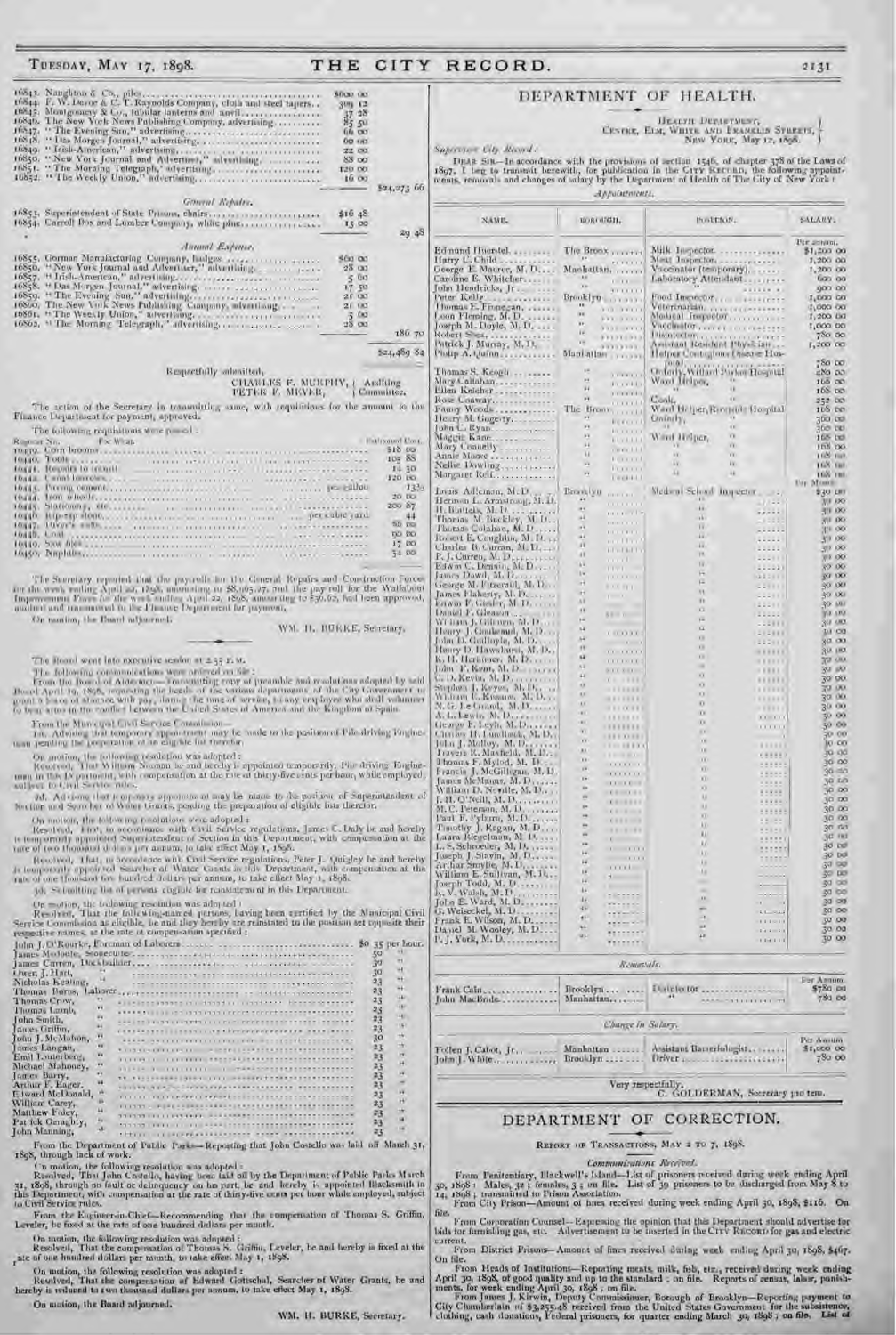## THE CITY RECORD.

 $\hat{\mathbf{a}}$ 

primmers reactived at Kongs County Pentiumlary throng work ending April 20, 1868 : Males, 13 ;<br>figurates, 1 + m nn. Lau of 21 prisoners in the discharged during week ending May 7, 1895 ; on Bile.

From Cay Country—List of burials during week ending April 30, 1898 (102). On file, From fat theory, the Mayor—" Report of a charge to be made to the State of New York, assuming 10 +20,032.8  $\tau$  for persons convicted of a

C. America Arc

| <b>IN A DOMESTIC MALES AND RESIDENCE OF A 49 YO F.</b>                                                                                                                                                                                                                                                                                                                                                                                   |                         |
|------------------------------------------------------------------------------------------------------------------------------------------------------------------------------------------------------------------------------------------------------------------------------------------------------------------------------------------------------------------------------------------------------------------------------------------|-------------------------|
| darri C. Ogden -                                                                                                                                                                                                                                                                                                                                                                                                                         |                         |
|                                                                                                                                                                                                                                                                                                                                                                                                                                          | <b>ko</b> 0740          |
|                                                                                                                                                                                                                                                                                                                                                                                                                                          | <b>IMM</b>              |
|                                                                                                                                                                                                                                                                                                                                                                                                                                          |                         |
|                                                                                                                                                                                                                                                                                                                                                                                                                                          | $\frac{95}{35}$ (       |
| Le growt Paniculous Birthlets per growth and concernances are accessively as a                                                                                                                                                                                                                                                                                                                                                           |                         |
|                                                                                                                                                                                                                                                                                                                                                                                                                                          | $\frac{\log x}{\log x}$ |
|                                                                                                                                                                                                                                                                                                                                                                                                                                          | すまけな                    |
|                                                                                                                                                                                                                                                                                                                                                                                                                                          | $300 -$                 |
|                                                                                                                                                                                                                                                                                                                                                                                                                                          |                         |
|                                                                                                                                                                                                                                                                                                                                                                                                                                          | $5 - 48$                |
|                                                                                                                                                                                                                                                                                                                                                                                                                                          |                         |
| $\begin{minipage}{0.9\textwidth} \begin{minipage}{0.9\textwidth} \begin{tabular}{ c c } \hline 3\&\textbf{0.9\textwidth} \begin{tabular}{ c c } \hline 3\&\textbf{0.9\textwidth} \begin{tabular}{ c c } \hline 3\&\textbf{0.9\textwidth} \begin{tabular}{ c c } \hline 3\&\textbf{0.9\textwidth} \begin{tabular}{ c c } \hline 3\&\textbf{0.9\textwidth} \begin{tabular}{ c c } \hline 3\&\textbf{0.9\textwidth} \begin{tabular}{ c c }$ |                         |
|                                                                                                                                                                                                                                                                                                                                                                                                                                          | 0275                    |
|                                                                                                                                                                                                                                                                                                                                                                                                                                          |                         |
|                                                                                                                                                                                                                                                                                                                                                                                                                                          |                         |
|                                                                                                                                                                                                                                                                                                                                                                                                                                          | $6 - 21$                |
| A decora from Rother, per dealed as a concernance and contract the contract of                                                                                                                                                                                                                                                                                                                                                           | $= 0.5$                 |
| baloon for only paralogous concernance community and construction of the contract of                                                                                                                                                                                                                                                                                                                                                     | 5.10                    |
|                                                                                                                                                                                                                                                                                                                                                                                                                                          | 500                     |
|                                                                                                                                                                                                                                                                                                                                                                                                                                          | 13.80                   |
|                                                                                                                                                                                                                                                                                                                                                                                                                                          | <b>TT 50</b>            |
|                                                                                                                                                                                                                                                                                                                                                                                                                                          | 0.00                    |
|                                                                                                                                                                                                                                                                                                                                                                                                                                          | 600                     |
|                                                                                                                                                                                                                                                                                                                                                                                                                                          |                         |
|                                                                                                                                                                                                                                                                                                                                                                                                                                          |                         |
|                                                                                                                                                                                                                                                                                                                                                                                                                                          |                         |
| Salar Augustav.                                                                                                                                                                                                                                                                                                                                                                                                                          |                         |
|                                                                                                                                                                                                                                                                                                                                                                                                                                          |                         |

Ower J. Ward, Physician Coy Frimm \$1,000 to \$1) temper months

## FRANCIS J. LANTRY, Commissioner,

## DEPARTMENT OF PUBLIC BUILDINGS, LIGHTING AND SUPPLIES.

In accordance with section  $t_2(t_0)$  chapter  $t_1t_0$ , Laws of  $t_2t_1$ , the Department of Public Hubble and engular makes the famology report of its transactions for the weak ending April  $\gg tR_0k$ .

**AWAY** Authorized

The millioning is a numerical of penile-lamps equated, etc., during the work (

- $\lambda$ uswelang arasasi and haktad.<br> $\Gamma$ lango religional.<br>O ismpa alimentariasi.<br>O ismpana arasasi.
	-
- 
- a latoju (meta znect
- $26$  lampepage arrightmost,  $\frac{1}{10}$  estimates of the  $1$  or columns related:  $14$  service pages is fitted:  $14$  service pages is fitted:

Ettissam av Tosere,

AN-addressive Donal S. Robbland, Sociolog Ingactor of the Meters (educe, \$2 per day), A FORCEST OF LABORES.

The et-Ad peaced.

A \*Soumulate 3. Johnson

The total amount of requirement drawn on the Comptreller by this Department is \$14,229,12.

## MUNICIPAL ASSEMBLY.

 $\begin{array}{c} \begin{array}{c} \text{True~} \text{Circ} \cdot m \cdot \text{New~} \text{Van}_1 \\ \text{Verc} \cdot m \cdot \text{Vrec} \cdot m \cdot \text{Verc} \\ \text{Cref} \cdot \text{Planck, New New} \cdot m \cdot \text{New} \cdot \text{New} \cdot m \cdot \text{Oos} \end{array} \end{array}$ ingerman a city City Record  $\begin{tabular}{l|c|c|c|c|c|c|c} \hline $\mathit{m} \rightarrow \mathit{m}$ & $\mathit{m}$ & $\mathit{m}$ & $\mathit{m}$ & $\mathit{m}$ & $\mathit{m}$ & $\mathit{m}$ & $\mathit{m}$ \\ \hline $i$ & $\mathit{m}$ & $\mathit{m}$ & $\mathit{m}$ & $\mathit{m}$ & $\mathit{m}$ & $\mathit{m}$ & $\mathit{m}$ & $\mathit{m}$ & $\mathit{m}$ & $\mathit{m}$ \\ \hline $i$ & $\mathit{m}$ & $\mathit{m}$ & $\mathit{m}$ & $\mathit{m}$ & $\mathit{m}$ & $\mathit{m}$ & $\mathit{m$ 

City Clock

# $\begin{array}{cc} \text{Gry as New Yang} \\ \text{Bosan} & \text{of Algeasors, Gry Hato},\\ \text{Map} & \text{of, 18} \\ \text{Map} & \text{to, 18} \\ \end{array}$

Supervisor of the City Newed s. Six -- Nature in brocky given that there will be a marting of the Committee in Privileges and Riccions on Wethersian, May 18, 1898, at  $\Omega \ll \kappa, \, \omega$ , as consider the proton of Pierre A. Seigelstern against the second of

Kespectially, MICHAEL F. HLAKE, Clerk of the Board of Aldermen.

## DEPARTMENT OF PARKS.

## THE CITY OF NEW YORK,<br>THEATTMANY OF PARKS, **ERPARTMENT OF THE BROES**<br>**DEPICE OF COMMISSIONER FOR THE BROES** ZAROWAG MANDON, CLARKMONT May 14, 1898.

Supervisor of the City Record :

Dean Stu-Parsment to section 1946, chapter 178, Laws of 1897, I besche notify you, for published in the City Riccary, that the Committeen for the blocking of The Bronz, in the published the blocking opposites

in this Inspirational :<br>
Parish McNun, No. 631 East One Hundred<br>
and Thirty-airb street, Laboror, at 52 per day.<br>
Martin Kiein, No. 510 East One Hundred<br>
and Fifty-first street, Laboror, at \$1.36 per day. Respectfully Town, K., KAHN,

Private Secretary.

## **Truncenti** PALINTALISM ON THE LOWPOOPERS. HENRY'S KEARNY, Commissioner,

## OFFICIAL DIRECTORY.

 $\begin{array}{l} \mbox{19.6\textwidth}{\begin{subarray}{l} \text{N1.6\textwidth}{\textwidth} \begin{tabular}{l} \text{N2.6\textwidth}{\textwidth} \begin{tabular}{l} \text{N3.6\textwidth} \end{tabular} \end{subarray}} \begin{subarray}{l} \mbox{N4.6\textwidth}{\textwidth} \begin{tabular}{l} \text{N5.6\textwidth}{\textwidth} \begin{tabular}{l} \text{N6.6\textwidth}{\textwidth} \begin{tabular}{l} \text{N6.6\textwidth}{\textwidth} \begin{tabular}{l} \text{N8.6\textwidth}{\textwidth} \begin{tabular}{l}$ 

## COMMISSIONERS DE ACCOUNTS,<br>Rooms say and reg. Stewart Building, y 4. M. to 4 P. B. Jones L. Hairrie and Entrain Queen,

JOARD OF ARMORY COMMISSIONERS, THE MATTER CHIRAGE PISSIONERS OF DEVALUES AS A SHOPLE WAS ASSESSED. The Matter of the Matter of the Matter of the Matter of the Matter of the Matter of the Matter of the Matter of the Matter 12 ML

## MUNICIPAL ASSEMBLY.

For Consert.<br>F. J. Short Green also pure the Consert of the Consert<br>Client's conservation in the most pure in the conservation of the state of the state of the state of the state<br>Client's conservation in a state and a stat

to de the 12 Miles of ALBERTAN.

## Thomas F. Wroos, Penident.<br>Manona F. Braus, Cerk.

## **BOROUGH PRISIDENTS.**

born ch of Manhattan. Office of the Prosince in this Eurooph of Manuating Summer 23 and ex. City Halle  $\eta$  as in the problem of the same dependent of the same of the same of the same of the same of the same of the same of the same of the same

Growth the President of the President Control of the Brease<br>Control Dird, example of the Direction of the Direction<br>of Secretary and Control of the Humbled and Secretary<br>terms of the Control of the Control of the Brease 19 H. HAPPEN, President.

## Rereugh of Richmond,

## PUBLIC ADMINISTRATOR. No. 129 Nashan street, a 4, M, 10 4 F. M.

TUESDAY, MAY 17, 1898.

PULICE DEPARTMENT.

 $\label{eq:constr} \begin{array}{ll} \textbf{Create Object},\\ \textbf{Now, use Mulkberg forest, g.s. is, to a.e.} \\ \textbf{Hermann 1}, \textbf{Yors, Prevalence the Baud } \textbf{I}. \textbf{Temperature},\\ \textbf{L: Homars, Desoners: Jors. B. Saxmin, Wattazw}\\ \textbf{H, Pmiss, Conorientance}, \end{array}$ 

 $\begin{tabular}{l|c|c|c|c|c} \hline & \multicolumn{1}{c}{\textbf{I-1}} & \multicolumn{1}{c}{\textbf{I-1}} & \multicolumn{1}{c}{\textbf{I-1}} & \multicolumn{1}{c}{\textbf{I-1}} & \multicolumn{1}{c}{\textbf{I-1}} & \multicolumn{1}{c}{\textbf{I-1}} & \multicolumn{1}{c}{\textbf{I-1}} & \multicolumn{1}{c}{\textbf{I-1}} & \multicolumn{1}{c}{\textbf{I-1}} & \multicolumn{1}{c}{\textbf{I-1}} & \multicolumn{1}{c}{\textbf{I-1}} &$ 

DEPARTMENT OF CORRECTION.

Central Office.<br>
No. 148 East Twentish attest a Achta a P.M. Francis J. Lateracy, Lommassoner.<br>
Francis J. Rastrov, Lepay Communicationer.<br>
Jacob J. Rastros, Lepay Communicationer.<br>
Jacob J. Rastros, Lepay Communicationer

DEPARTMENT OF EDUCATION,

 $\label{eq:constr} \begin{array}{ll} \mbox{minimize} & \mbox{if not closed} & \mbox{if not closed} & \mbox{if } \mbox{if } \mbox{if } \mbox{if } \mbox{if } \mbox{if } \mbox{if } \mbox{if } \mbox{if } \mbox{if } \mbox{if } \mbox{if } \mbox{if } \mbox{if } \mbox{if } \mbox{if } \mbox{if } \mbox{if } \mbox{if } \mbox{if } \mbox{if } \mbox{if } \mbox{if } \mbox{if } \mbox{if } \mbox{if } \mbox{if } \mbox{if } \mbox{if } \mbox{if$ 

 $\begin{array}{l} \text{where } \textit{linear for the monogal} \textit{ if a channel} \\ \text{Supp} \textit{ } \textit{in} \textit{ and a channel} \\ \text{Supp} \textit{ } \textit{in} \textit{ is a channel} \\ \text{Supp} \textit{ } \textit{in} \textit{ is a channel} \\ \text{Supp} \textit{ } \textit{in} \textit{ is a channel} \textit{ } \textit{in} \textit{ is a channel} \\ \textit{ } \textit{in} \textit{ is a channel} \textit{ } \textit{in} \textit{ is a channel} \\ \textit{ } \textit{in} \textit{ is a channel} \textit{ } \text$ 

DEPARTMENT OF HEALTH. New Common Court Building, Cantre Mries, p.4, is

18 18 K. C. McDarry, Freddent, and Warren T. Johnson, M. D., Jones H. Courtes, M. D., the Press-

DEPARTMENT OF LOCKS AND PRICHES,  $J, \mathbb{R} = \mathbb{R}^{n+1} \, A,^\infty \, \mathbb{R}$ , being place,  $J, \mathbb{R} = \mathbb{R}^{n+1} \, A,^\infty \, \mathbb{R}$ , being place,  $\mathbb{R}$ , Moreov, being the price  $\mathbb{R}$ , Moreov, Canton C. Moreov, Warrath B. Her

DEPARTMENT OF PARKS. Aragoni Building, Central Park 9 A.M. to 4 P. M.).

Saturday's rule.<br>
Guation C. Praising President, Commissioner in Manison C. Praising.<br>
Manison V. Browse, Commissioner in Braddyn and Change V. Browse, Commissioner in Braddyn and

Cancers, Microca, Campinator in Barangh of the British Cancers, Microca, Campinator Park.

 $\begin{array}{ll} \textbf{DERETMENT OF BULTDINGS} \\ \textbf{Min OStar, 742 200 2000W 4V4000}, \textbf{Normal} & \textbf{Man} \end{array}$ 

hattan.<br> Tunista J. Braziv. President of the local of Build-Bara and Commission's for the horizon of Mondation

ing a set Commission for the fluxing of all monogle of<br>The Brance, Kyang, Commission for the Branqu's of<br>Branckyn, Commission for the Branquette<br>District Commission for the Branquette

Dessine Communications<br>and Schematic Communications of Manuscript (Section 2014)<br>and Schematic Communications for the Demograph of Manuscript (Section 2015)<br>and Manuscript (Section 2016) and Schematic Communications of Man

DEPARTMENT OF TAXES AND ASSESSMENTS, Stewart Boliday, p.4.10.4 r. 0.: Saturdays, 10 M, Tuotas L. Europa C. Sunsay, Arms. C. Saturdays, 10 M, Passens L. Europa C. Saturday, Daniel J. Partments and Williams County, Commissi

 $\begin{array}{c} \text{BOABD OF ASSESORS},\\ \text{Offree, No, set Bresidway, g.s. to a P. W.}\\ \text{Iamanii Cauchy, Troszais A, Winesy, forov DEAMs, Eoswais. M. O.}\\ \text{Eosyano McQita and Parsiyos M. H. W.} \end{array}$ 

MUNICIPAL CIVIL SERVICE COMMISSION, Grantal Court Brilding, Gentre struct, octaces Franklin and White struct, Ginana E. Dayo and William N. Director, Commissioners, E. Dayo and William N. Director, Serrary,

 $\hat{\pi}$  HEREAU OF MUNICIPAL STATISTICS, FRAMERY W. GREEN, ROBERT AND PLACE IN A HOLD (STATISTICS), FRAMERY (STATISTICS), FORD T. NAMER, Unit (STATISTICS), Contraction of Municipal

 ${\tt BOARD OF EFT}$  MATE AND APPORTIONMENT, the Mayon, Ghaliman r Tunisto L. Puttons (Postson, Darrence), Senior (Postson, Darrence), Senior (Postson, the Congression, Parameter or the Congression Congress, Members r Canadian V. A

COMMISSIONERS OF THE SINKING FUND.<br>The MATO-, Chairman : Jinto S. Cotten, Comparain: Fature. Neutran, Chamberlain: Research<br>train: Fature. Neutran, Chamberlain: Research Giornal, and Roomer<br>Monten Maton. Dard of Alder-a-e

 $m = 4T$ 

BOARD OF FUILIC IMPROVEMENTS, No. 34: Broadway, 5 A. 81.18 4 Iv. 8. 1 Saturdays, 9<br>Mein van K. Hansanay, Premions.<br>John C.C. F. Hansanay, Premions.<br>John H. Macosey, Surretary.

med Terrets and Yest avenue, ives triguino, a.s.<br>
Sox and and Yest avenue, ives triguino, a.s.<br>
Sox and and the Herminical States.<br>
Louis Kaste, Common other of States.<br>
Theory is a mediator, the property for the states.<br>

From type Websterboard of Bridges,<br>Reconstruct of Bridges, Reconstruct of Bridges, Chambers Street and<br>Brankway, a s. no. 014 b, no incurred graphs of the January of the Transition of Transition of Transition<br>Transition of

Jone E. Backwan Deputy for Queens.<br>
Reductional of Pater Supply (Northern Controls). No New York Commissions of Water Septime Heading Commissions of Water Septime (Northern Commissions of Water Septime Groups (Northern Co

Department of Street Channel<br>Line Marine Marine (Channel Channel)<br>James Marine (Channel Channel Channel Channel)<br>James Marine (Channel Channel Channel Channel)  $\frac{1}{2} \sum_{i=1}^n \frac{1}{2}$  Markonal Hadding.

 $\begin{tabular}{l|c|c|c|c|c|c|c|c} \hline \multicolumn{3}{c}{\textbf{Pya-entropy of } Inuclidean, Llylying and inppline.} \\ \hline \multicolumn{3}{c}{\textbf{Xa-gat&}\textbf{Itrinology, Rom } V(\mathbf{c})\neq 0\ \&\textbf{I}\ \&\textbf{I}\ \&\textbf{I}\ \&\textbf{I}\ \&\textbf{I}\ \&\textbf{I}\ \&\textbf{I}\ \&\textbf{I}\ \&\textbf{I}\ \&\textbf{I}\ \&\textbf{I}\ \&\textbf{I}\ \&\textbf{I}\ \&\textbf{I}\ \&\$ 

Instant, WALTER, Deputy Commission of the first k-The extensive primary Commissions of Quantity

DEPARTMENT OF FINANCE.<br>Complements (2004).<br>Stawart Boulour, Chambers areast and Boulour, 9

Straiter Forders, Compared and Broadway,  $g$ <br>
An Montes Conten, Comparedor, An Hermitz, Records and Broadway,  $g$ <br>
Norm S. Cotten, Comparedor,<br>
Norm set T. Daty, Repuls Comparedor,<br>
From an Caroly, Assistant Repuls Compar

Nos, ay and by Stewart Building, Chambers street and<br>readway, a A. at, to 4 r. s.<br>PATRICK KEEBAR, City Chamberlain,

Office of the City Paymaster. No.33 Reade Mroet, Strwart Building, 9 A.M. to 4 F.M.<br>Jouw H. Thamsaman, City Paymaster,

## LAW DEPARTMENT,

LAW BEPARTMENT,<br>
Strats-Zeiturg Evolution Counter,<br>
Strats-Zeiturg Evolution, 3 a.m.<br>
10 s.r.m.; Superdays, 4 a.m. to 19.00<br>
(now Witsters, Components, W. W. LABD, Jr., Catenant<br>
Tansony, Assessmes, W. W. LABD, Jr., Catena

Burran for Collection of Arrears of Fersonal Taxes<br>Stowart Building, Broadway and Chambers struct

## $3 A. M. to a F. M.$ **Eureon for the Eureony of Feastlet.**<br>Non-regard for Names street.<br>Annual T. Kininkas, American Corporation Corporate.

Sereon of Sirces Ojenings,<br>Non-90 and 92 West Broadway,<br>Jann P. Denn, Assistant in Corporation Counsel.

## DEPARTMENT OF PUBLIC CHARITIES.

Central Office, No. of Third avenue, corner Eleventh street, 9 A. M.

No. 65 Third President and Branch in the Limited Continues of the Limited Termins the Mariner by Theories of Branch (The Commissioner of Brooklyn and Appendix Arrange Commissioner or Brooklyn and Limited Commissioner (The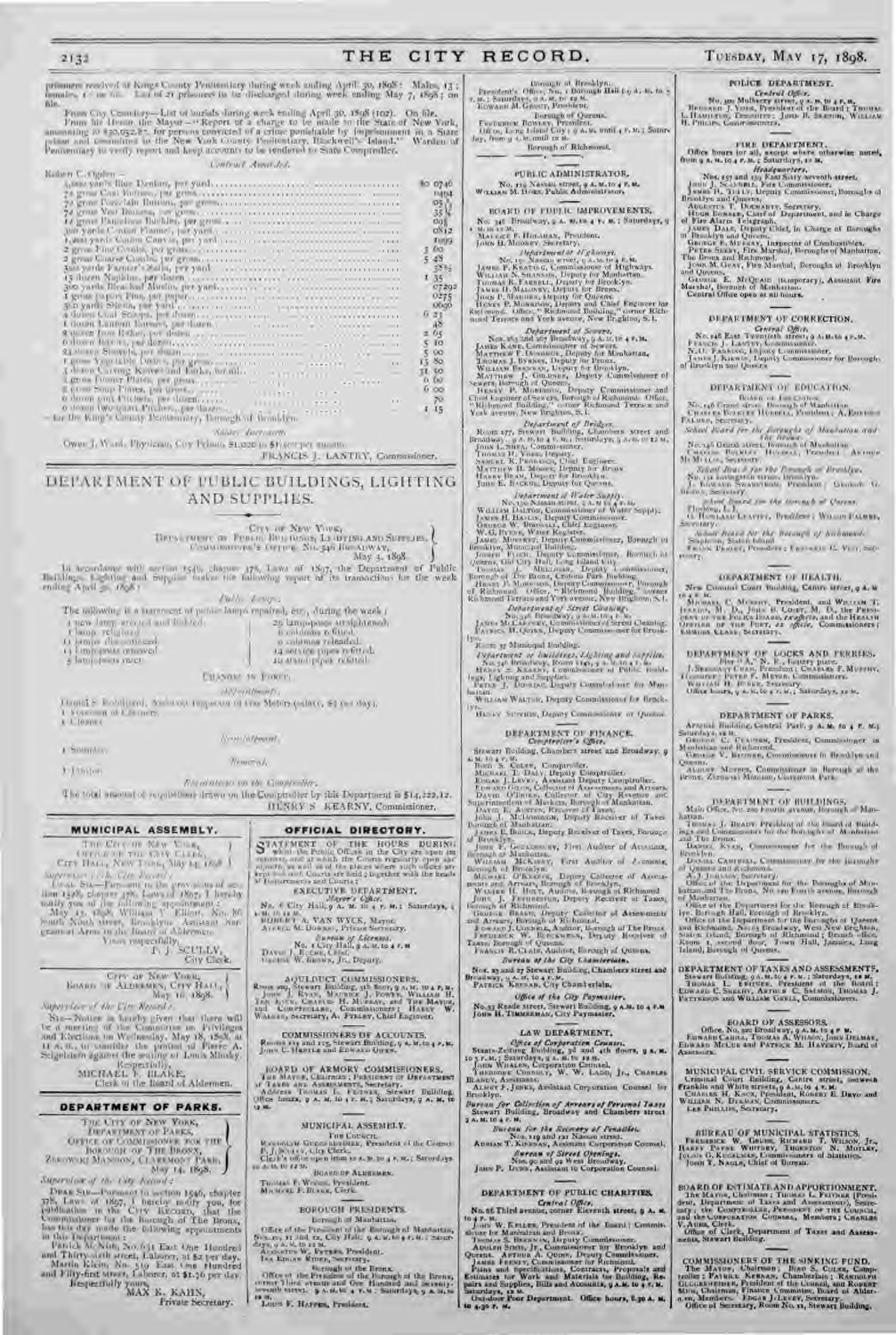# SHEARIFF'S OFFICE.<br>Tunnels J. Deve, String, Tannels J. Deve, String, Tannel J. Deve, String, Tannel J. Morran-

REGISTER'S DEFICE,<br>East size the Unit Park, p.s. W. o.g.v. W.<br>S. Formals, Register: Journ Von Grann,

Depoty Registry,

COMMISSIONER OF JURORS, Romans are the state of the commission of the state of the state of the product of the state of the state of the state of the state of the state of the state of the state of the state of the state o

SPECIAL COMMISSIONER OF JURORS H.W. GRAY, Commissioner,

 $\begin{array}{c} \mathbb{R}, \ \mathbb{V}, \ \text{COTINTV JAIL},\\ \text{Non\_m-Loofow-structure}, \ y \ s, \ w, \text{loc} \ s, \text{st}.\\ \text{Perrows H, Pescorr}, \ \text{Wardens} \end{array}$ 

 $\begin{array}{c} \text{COUNTY CLASS } \text{OUVFCK}\\ \text{New panel 2 few Congress } \\ \text{Witz and 2New Congress } \\ \text{Witz and 3:} \\ \text{Gwann, University Cier, \\ \text{Gwann, H. Postcase}, \text{Depaty,} \end{array}$ Military Felds

## **DISTRICT ATTORNEY, New Grandon County Burner, a A.M.**

In A.P. M. .<br>Ass. Boan Gaansawa, District Aimrocy ; WultiAbi J<br>McKessar, Charl Clerk,

NEW EAST HIVER JIEIDGE COMMISSION, Cambridge<br> $\gamma'$ Often, New Ag and at Chambers trees, New York, a scalar point<br> $W$  . For New York, and the Chambers of the President : Start L. Lang, Searchey ; Jettice Breaking : Start L.

 $\begin{tabular}{ll} \multicolumn{2}{l}{{\bf C}UASUB\_OU\_SEAD\_DAAAGL\_COMMISTCOS}, \\ & {\bf TWEXTV+UABL} & {\bf AAM\_TWENTV} \\ & {\bf UOLU-L} & {\bf AABJSE}, \\ & {\bf BOMD} & {\bf BABJSE}, \\ & {\bf BOMD} & {\bf BABJSE}, \\ & {\bf MQ} & {\bf BABJSE}, \\ & {\bf MQ} & {\bf MQ} & {\bf MQ} \\ \end{tabular}$ 

teritorium Louis Chaltman Japan, M. Varsina Wernstein Constantin Lucius Chefs.

 $\begin{tabular}{c} \multicolumn{1}{c}{\textbf{CORONPMN}}\\ \multicolumn{1}{c}{\textbf{CORONPMN}}\\ \multicolumn{1}{c}{\textbf{CORC}}\\ \multicolumn{1}{c}{\textbf{OR}}\\ \multicolumn{1}{c}{\textbf{OR}}\\ \multicolumn{1}{c}{\textbf{OR}}\\ \multicolumn{1}{c}{\textbf{OR}}\\ \multicolumn{1}{c}{\textbf{OR}}\\ \multicolumn{1}{c}{\textbf{OR}}\\ \multicolumn{1}{c}{\textbf{OR}}\\ \multicolumn{1}{c}{\textbf{OR}}\\ \multicolumn{1}{c}{\textbf{OR}}$ 

ANTHONY MCOWER, THURSE M. LYNCH.

Arresty J. Bernar, Grant W. Dezer,

 $\begin{array}{ll} \textbf{P}_{\text{RQCD}}\text{ }T_{\text{L}}\text{ } \textbf{C} \textbf{e} \textbf{m} \textbf{a} \textbf{b} \textbf{a} \textbf{b} \textbf{b} \textbf{b} \textbf{c} \textbf{c} \textbf{c} \textbf{c} \textbf{b} \textbf{c} \textbf{b} \textbf{c} \textbf{c} \textbf{c} \textbf{b} \textbf{c} \textbf{b} \textbf{c} \textbf{b} \textbf{c} \textbf{c} \textbf{b} \textbf{c} \textbf{b} \textbf{c} \textbf{b$ 

SURROGATION GOURT.<br>New County Court-frame, Contropeon or recycle. & nomome a r. k.<br>Feans J. Tirgunes to and Jose H. V. Associo, Sur-<br>regates : Wittians V. Lassey, Chief Cierk.

**EXAMINING HOARD OF PLUMBERS, Therman Contract Contract Contract Contract Contract Contract Contract Contract Contract Contract Contract Contract Contract Contract Contract Contract Contract Contract Contract Contract Cont** 

## SUPREME COURT,

| County Court-Incast, 20.31.31.10 p. r. b                                                                |  |
|---------------------------------------------------------------------------------------------------------|--|
| Special Lema, Jarr L., Room No. 15.                                                                     |  |
| Special Term, Part, I., Ruore, No. 14.                                                                  |  |
| Yandai Terro, Fari III., Buma No. 15.                                                                   |  |
| Special Firms Part Dec Runnichter te-                                                                   |  |
| Special Term, Part V., Room No. 25.                                                                     |  |
| Special Terro, Part Viq Room Norway                                                                     |  |
| Special Term, Part VII., Burns No-es,                                                                   |  |
| Special Torm, Part VALL, Krom five 34                                                                   |  |
| Trial Torro, Part II., Massa Net, 16,                                                                   |  |
| Trial Term, Part III, Boom No. 17.                                                                      |  |
| Trial Tursa, Jury I.F., Rome, No. 18,                                                                   |  |
| Trial Ferm, Fart V., House No. in.                                                                      |  |
| Trial Turn, Part VI., Room No. 31.                                                                      |  |
| Telal Term, Latt VII., Room No. 36.                                                                     |  |
| Telal Term, Part Villa, Brom Novin,                                                                     |  |
| Trial Term, Part X., Room No. 23.<br>and it is an additional and the control of the control of the con- |  |
|                                                                                                         |  |

This Term, Part N., Room No. 22,<br>
Naturalization Research AS, Room No. 22,<br>
Naturalization Research As, Room No. 23,<br>
Tanika, Chikara, R., Lawrence, Rachies, Chikara, Saven, Linka, Chikara, Rachies, Secretic Sevent,<br>
Lamka

COURT OF GENERAL SESSIONS,<br>Held in the lunking for Grimmal Courts, Centre,<br> $m$ , White and Franklin attempt. Countopens at it Held to the through merecase Court operas at reflection. Where the control of the control of the control of the property property of the control of the control of the control of the control of the control of the control o

Joan F. Cassons, Clock. Hours from in a. st, to a

APPELLATE DIVISION, SUPREME COURT.<br>Contribuser, No. 111 Filth avenue, corner Eighteenth

Controllers, No. 11 Fifth assessor, corner Eighteenth<br>Cassing H. Vas Basery, Presiding Justice : George<br>Colection H. Vas Basery, Presiding Justice : George<br>Theory, Construct B. McLaventer, Representation<br>Theory, Memory, Ju

**CRIMINAL DIVISION, SUPRIME COURT.**<br>New Gratinal Court Bullion, Centre atreet. Thurt opens at to go which A.S.<br> $\int \cos w \, V_x C \sinh x$ , Centre inten in  $x, w$ , to a



". H. Clerk's Office, brown stone building, No, 3s Chambers street, p.a.u. su 47.m.

THE CITY

COURT OF MUITIAL SEMIONS.<br>Building in Crimes Courts, Centerstay, Intensit<br>Courts and White strate, Bernage of Minimizm.

Provides and White strater, because of Ministeria Parameter (Ministeria Parameter) and Alberta Parameter (Ministeria Parameter) (Ministeria Parameter) (Ministeria Parameter) (Ministeria Parameter) (Ministeria Parameter) (

## MUNICIPAL COURTS.

Fourth District-Frash and Seventeenth Wants.<br>Courterown, Ne, 30 First sized, enters Stated avenue,<br>Court system (A, M, daily, and remains upon to close of

SENDER F. N. Sch, Juridez, John E. Lyson, Clerk<br>Finn Thurse - Strend, Earnes and Thurseach<br>Wards, Enderson, No. 114 Chains street, Hansenberg, Marita Harry,

Clerk That Desires-Fight-orthogol Twenty-first Wards<br>Cravit-room, acculated three Twenty-field street and<br>Second avenue. Court persons a straight, and commons<br>person avenue. Court persons a straight and commons<br>Rasist F. Maxcor,

Severals District-Nineteenth Wave Court-room, No. 131 Last Pilty-several arrest. Court opens every morning at a Court-room, and conditions and continues over the control. There is, ACKEAS, Justice. Partner, MCDATIT,

 $Cl<sub>E</sub>$ Gerk, District-Sistemb and Twentoch Wards,<br>Countries continued career of Twenty-shird structure of the<br>fight aware compared to the structure of the structure of<br>this system of the structure of the structure of the<br>structur

the Structure Wednesdays, Fridays and Structures, Trust days, University and Structures, Prince of Structures, Justice, The Max Concerning,

Clerk.<br>
Night District-Twellth Ward, emept that particles the contract which lies were a factorized the contract the<br>
and Les were a single contract the line of the binder front<br>
Les proposed and the contract of Spin-type

Lieta's after open daily from a A.M. and and all that perture of the Theories of the line and the boundary of the control with the boundary and the control and Tenth street, we the each by the centre the street, we the ea

Clerk. <br>
Glermann Discrete-That produce of the Unclub Glermann in the later of the<br>
Ward West the Hundreif and the track and year. If the costs from the<br>
Later for all senses and year. In the track of the first product of

## Bornigh ri the Bronx.

First District of the Figure 1 and the Figure of the Twenty-foorth<br>Ward which was lately animated in the Lity and County<br>of Now York be then the Lity and County<br>problem of the Literature can all the Literature of part of<br>p

LIAM W. PENFIELD JUSICE, JUBE N. STRWANT, Without Witherson control and Twenty fourth<br>Second District - Twenty-thurd and Twenty fourth<br>Marko Court-radio critic of Tuled avevan and Ous<br>Rambed and Pitty-eighth stress. After hand those a<br>Asia to 4.2, at Trackity, Jus

Borough of Brooklyn.

Fort Detrict-Comprising First, Second, Third, Fourth, Film, Sixth, Institute Twohls Wards of the Roman Mondays.<br>Second the Boundary of Branchy ...<br>Against the Second Property of the Second Property ... For the Line of the

Second District-Secondi, English, Nindi, University<br>
I venticuli, Twenty-first, Jwenty-scand and Twenty-<br>
Bord Wards. Court-rount footed at No. 794 Broads<br>
way, Broadsyn. Court-rount footed at No. 794 Broads<br>
Loss over the

Grant Clerk.<br>Chef Clerk.<br>Chef's office open from 0.3, M-10 s P. M. Third Discret-Includes the Tasticality Functionth, Financial, Structure, Separational, Eighteenth and Structure in Nine Heads Countsboard, New 4 and 8 Lee ave.

os Bracklyn.<br>Wagaan Scontropants, Junice Coastes A, Cov-

Clerk's office spen from a 4, at until a 7, M. Court

news at an Electric County, fourth, Twenty-field, Twenty-right, Twenty-right, Twenty-right, Court man, South County-right, Wards, Court man, South Justice, Hunter, Market, Theorem, H. Guardian County, Carl County, South Co

That District Twenty small. There were made that the main That the main That the second Wards. Court receive on West Eighth arrives are the second Wards. Court receive the Check temporarily.<br>Checker Check Court is the Chec

Beyonds of Queens.

RECORD.

For Dintry-First Ward till of Long blood Outs<br>courly range and the Warner, Contract Outs, and Contract Contract the C.<br>Kanning pumps, Thomas L. Kanning, in E/ki

2133

 $\mathcal{H}(\mathcal{M})$  , we require  $\mathcal{M}(\mathcal{M})$  . When  $\mathcal{M}(\mathcal{M})$  , we have a mass of  $\mathcal{M}(\mathcal{M})$ 

**FRIDAY: NAY ST. DOW.** 

 $\begin{tabular}{l|p{0.5em}|} \hline & \textbf{f}_{11} & \textbf{f}_{22} & \textbf{f}_{33} & \textbf{f}_{34} & \textbf{f}_{35} & \textbf{f}_{36} & \textbf{f}_{37} & \textbf{f}_{38} & \textbf{f}_{39} & \textbf{f}_{39} & \textbf{f}_{39} & \textbf{f}_{39} & \textbf{f}_{39} & \textbf{f}_{39} & \textbf{f}_{39} & \textbf{f}_{39} & \textbf{f}_{39} & \textbf{f}_{39} & \textbf{f}_{39} & \textbf{f}_{39} &$ 

 $\begin{tabular}{l|c|c|c|c|c|c|c} \hline \color{red}{\textbf{P11:2P}} & \textbf{P2:2P} & \textbf{P3:2P} & \textbf{P4:2P} & \textbf{P5:2P} & \textbf{P6:2P} & \textbf{P7:2P} \\ \hline \color{red}{\textbf{13:2P}} & \textbf{P2:2P} & \textbf{P3:2P} & \textbf{P4:2P} & \textbf{P5:2P} & \textbf{P6:2P} & \textbf{P7:2P} \\ \hline \color{red}{\textbf{13:2P}} & \textbf{P1:2$ 

rositas<br>Liberto Tv. Contribution open from a skyth a r Ma

## direction of Richmond.

First District-First and Third Words (Towns of<br>Contents and Northfold), Court rome, former Village<br>Hall, Colayette - vehicle and Samuel Mindt, New<br>Stadium

Hall, talaystic system and Samarit strait, New Sraphon (such that is a straited from the strait of the strait of the strait of the strait of the strait of the strait of the strait of the strait of the strait of the strait

Starts, according to the CNN of the Starts, and a true is simple to the Starts of the CNN of the CNN of the CNN of the CNN of the CNN of the CNN of the CNN of the CNN of the CNN of the CNN of the CNN of the CNN of the CNN

### CITY MAGISTRATES' COURTS.

Course upon them y = x and x x,<br>
Course upon them y = x and x x,<br>
Course the Meridian M.D. say, Research<br>
Course the Meridian C. Known in Clarence W.<br>
Course, Jones I, Baratan C. Known in Clarence W.<br>
Meaning Jones O. More

 $\begin{array}{l} \textbf{from the}\\ \textbf{To the first part} = \textbf{On} \textbf{H} \textbf{and} \textbf{end} \textbf{end} \begin{array}{l} \textbf{To compute the}\\ \textbf{To the first part} \textbf{and} \textbf{end} \end{array} \begin{array}{l} \textbf{To compute the}\\ \textbf{To the first part} = \textbf{To the first part} \textbf{and} \textbf{end} \end{array} \begin{array}{l} \textbf{To the second part} \textbf{and} \textbf{end} \end{array} \begin{array}{l} \textbf{To the second part} \textbf{and} \textbf{end} \textbf{and} \begin{array}{l}$ 

Second Division.

Fost Daired-No. 14 for Alyn. Jacob Daire Free Magnetics Count and Higher street, Jacob Daniel (2- and Higher Court and Higher street). Hence<br>There is Magnetic Court and Higher streets. Hence<br>There is the trial of Numberlan average.<br>Channel County, Magnetic Apple

 $\begin{tabular}{l|c|c|c|c|c} \hline \multicolumn{2}{c}{\textbf{Function-Method}} & \multicolumn{2}{c}{\textbf{N=0}} & \multicolumn{2}{c}{\textbf{N=0}} & \multicolumn{2}{c}{\textbf{Neumann-Method}} & \multicolumn{2}{c}{\textbf{Notation}} & \multicolumn{2}{c}{\textbf{Notation}} & \multicolumn{2}{c}{\textbf{Notation}} & \multicolumn{2}{c}{\textbf{Notation}} & \multicolumn{2}{c}{\textbf{Notation}} & \multicolumn{2}{c}{\textbf{Notation}} & \multicolumn{2}{c}{\textbf{Notation}} & \multicolumn{2}{$ 

Magasizare, Borough of Queens,

First Divisor Non-Table 19, 2018<br>
Lead Islam Cup, 2018<br>
Lead Islam Cup, Martinian Leaders, Margaritan Martins, Leading Cup, Martins, Links<br>
Comparison Mappinson, Carl Band, Links Links<br>
Third Bearst Martins Bearing Links L

Cause, Magnetich, Magnetich, March Bland, Navetaure, Magnetics, Maniai, Matriciano<br>- Se refary to due Bourd, Litature B, Caarre, Myrtis<br>and V substitute seemels, Donaugh of Renoklyn.

### OFFICIAL PAPERS.



**BOROUGH OF MANHATTAN.** 

who and<br>31 are uniquire its monotonical distribution in the control of the<br>monotonical distribution of the control of the control of the control of<br> $\mu$  and the control of the control of the control of<br> $\mu$  and  $\mu$  is a<br>

 $\begin{tabular}{|l|l|} \hline &\multicolumn{1}{|l|}{\hline &\multicolumn{1}{|l|}{\hline &\multicolumn{1}{|l|}{\hline &\multicolumn{1}{|l|}{\hline &\multicolumn{1}{|l|}{\hline &\multicolumn{1}{|l|}{\hline &\multicolumn{1}{|l|}{\hline &\multicolumn{1}{|l|}{\hline &\multicolumn{1}{|l|}{\hline &\multicolumn{1}{|l|}{\hline &\multicolumn{1}{|l|}{\hline &\multicolumn{1}{|l|}{\hline &\multicolumn{1}{|l|}{\hline &\multicolumn{1}{|l$ 

DEPARTMENT OF DOCKS AND

TO CONTRACTORS.

 $[Ne(b))$ 

PROFOSALE FOR ESTIMATES FIRE DREDGING NORTH OF WEST INFLUENCED STREET, ON THE NORTH RIVER, BORD OLDER HANDLETING

 $\begin{tabular}{l|c|c|c|c|c|c|c|c} \hline ${{\bf K}^{\rm{c}}$}= {\bf H}{\bf M}{\bf A}^{\rm{c}}{\bf E}{\bf S} & {\bf B}{\bf E}{\bf E}{\bf D}{\bf G}{\bf B}{\bf S}{\bf G} & {\bf S}{\bf U}{\bf R}{\bf T}{\bf H} & {\bf O}{\bf V} \\ \hline ${{\bf b}}^{\rm{c}}$ & {\bf H}{\bf S}{\bf H}{\bf V}{\bf H} & {\bf B}{\bf S}{\bf H}{\bf H} & {\bf B}{\bf V}{\bf H} & {\bf H}{\bf V}{\bf H} & {\bf H}{\bf W}{$ 

 $\frac{\text{Dexasymmetric}}{\text{First}:A_{\alpha}^{\text{in}}\text{-}\text{Norm}\left(\text{Bures}\right)}$ 

I. E. Know,

L.E. Rosse, Secretary.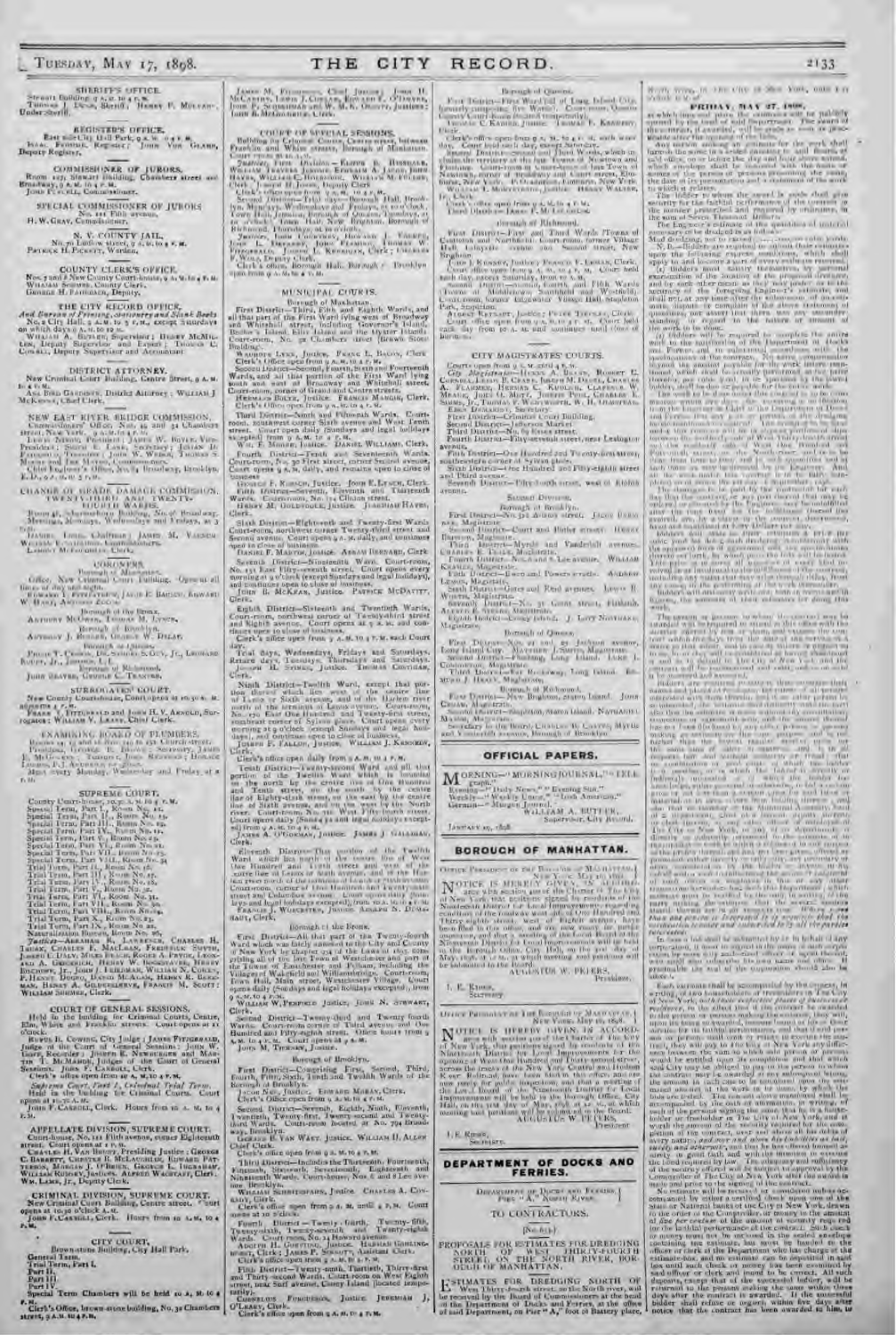$\frac{1}{N}=\frac{1}{N}\sum_{i=1}^{N}\frac{1}{n}\sum_{i=1}^{N}\frac{1}{n}\sum_{i=1}^{N}\frac{1}{n}\sum_{i=1}^{N}\frac{1}{n}\sum_{i=1}^{N}\frac{1}{n}\sum_{i=1}^{N}\frac{1}{n}\sum_{i=1}^{N}\frac{1}{n}\sum_{i=1}^{N}\frac{1}{n}\sum_{i=1}^{N}\frac{1}{n}\sum_{i=1}^{N}\frac{1}{n}\sum_{i=1}^{N}\frac{1}{n}\sum_{i=1}^{N}\frac{1}{n}\sum_{i=1}^{N}\frac{1}{n}\sum_{i=1}^{N}\frac{$ 

 $\begin{array}{c} \begin{array}{c} \text{array of each } \lambda \in \mathbb{R}^n \cup \{0,1\} \cup \{0,1\} \cup \{0,1\} \cup \{0,1\} \cup \{0,1\} \cup \{0,1\} \cup \{0,1\} \cup \{0,1\} \cup \{0,1\} \cup \{0,1\} \cup \{0,1\} \cup \{0,1\} \cup \{0,1\} \cup \{0,1\} \cup \{0,1\} \cup \{0,1\} \cup \{0,1\} \cup \{0,1\} \cup \{0,1\} \cup \{0,1\} \cup \{0,1$ 

## inter of Distan

## **CORPORATION NOTICE.**

 $\mathbf{P}^{(1,0,0,0)} \xrightarrow{\text{a.s.}} \xrightarrow{\text{a.s.}} \xrightarrow{\text{a.s.}} \xrightarrow{\text{a.s.}} \xrightarrow{\text{a.s.}} \xrightarrow{\text{a.s.}} \xrightarrow{\text{a.s.}} \xrightarrow{\text{a.s.}} \xrightarrow{\text{a.s.}} \xrightarrow{\text{a.s.}} \xrightarrow{\text{a.s.}} \xrightarrow{\text{a.s.}} \xrightarrow{\text{a.s.}} \xrightarrow{\text{a.s.}} \xrightarrow{\text{a.s.}} \xrightarrow{\text{a.s.}} \xrightarrow{\text{a.s.}} \xrightarrow{\text{a.s.}} \xrightarrow{\text{a.s.}} \xrightarrow{\text{a.s.}} \xrightarrow{\$ 

## The Cart or The Poems

 $\begin{array}{l} \frac{1}{2} \left( \begin{array}{cc} 1 & 0 & 0 & 0 & 0 & 0 & 0 \\ 0 & 0 & 0 & 0 & 0 & 0 \\ 0 & 0 & 0 & 0 & 0 & 0 \\ 0 & 0 & 0 & 0 & 0 & 0 \\ 0 & 0 & 0 & 0 & 0 & 0 \\ 0 & 0 & 0 & 0 & 0 & 0 \\ 0 & 0 & 0 & 0 & 0 & 0 \\ 0 & 0 & 0 & 0 & 0 & 0 \\ 0 & 0 & 0 & 0 & 0 & 0 \\ 0 & 0 & 0 & 0 & 0 & 0 \\ 0 & 0 & 0 & 0 &$ 

 $\begin{tabular}{|c|c|c|c|c|} \hline $103\text{ A}849$ & $1.1\%$ \\ \hline $102$ & $1.0\%$ & $1.0\%$ \\ \hline $105$ & $1.0\%$ & $1.0\%$ \\ \hline $11$ & $1.0\%$ & $1.0\%$ \\ \hline $12$ & $1.0\%$ & $1.0\%$ \\ \hline \end{tabular}$ 

 $\label{eq:1.1} \begin{picture}(100,10) \put(0,0){\line(1,0){10}} \put(10,0){\line(1,0){10}} \put(10,0){\line(1,0){10}} \put(10,0){\line(1,0){10}} \put(10,0){\line(1,0){10}} \put(10,0){\line(1,0){10}} \put(10,0){\line(1,0){10}} \put(10,0){\line(1,0){10}} \put(10,0){\line(1,0){10}} \put(10,0){\line(1,0){10}} \put(10,0){\line(1,0){10}} \put$ 

 $\mathbf{P}^{even} \xrightarrow{\texttt{CCT}} \mathbb{C} \xrightarrow{\texttt{CCT}} \mathbb{C} \xrightarrow{\texttt{CCT}} \mathbb{C} \xrightarrow{\texttt{CCT}} \mathbb{C} \xrightarrow{\texttt{CCT}} \mathbb{C} \xrightarrow{\texttt{CCT}} \mathbb{C} \xrightarrow{\texttt{CCT}} \mathbb{C} \xrightarrow{\texttt{CCT}} \mathbb{C} \xrightarrow{\texttt{CCT}} \mathbb{C} \xrightarrow{\texttt{CCT}} \mathbb{C} \xrightarrow{\texttt{CCT}} \mathbb{C} \xrightarrow{\texttt{CCT}} \mathbb{C} \xrightarrow{\texttt{CCT}} \mathbb{C} \xrightarrow$ 

Jim an of Home the

 $\frac{1}{2} \sum_{\substack{ \text{odd } \ell \text{ odd}}} \frac{1}{2} \sum_{\substack{ \text{odd } \ell \text{ odd}}} \frac{1}{2} \sum_{\substack{ \text{odd } \ell \text{ odd}}} \frac{1}{2} \sum_{\substack{ \text{odd } \ell \text{ odd}}} \frac{1}{2} \sum_{\substack{ \text{odd } \ell \text{ odd}}} \frac{1}{2} \sum_{\substack{ \text{odd } \ell \text{ odd}}} \frac{1}{2} \sum_{\substack{ \text{odd } \ell \text{ odd}}} \frac{1}{2} \sum_{\substack{ \text{odd } \ell \text{ odd}}} \frac{1}{2} \sum_{\sub$ 

tan<br>Nu mit,  $\overline{\mathcal{M}}_{\mathcal{O}}$ 

CITY

繻 YW5

4307

**CAR** 

 $\begin{array}{l} \mathcal{L}(\mathcal{C}) = \mathcal{L}(\mathcal{C}) = \mathcal{L}(\mathcal{C}) = \mathcal{L}(\mathcal{C}) = \mathcal{L}(\mathcal{C}) = \mathcal{L}(\mathcal{C}) = \mathcal{L}(\mathcal{C}) = \mathcal{L}(\mathcal{C}) = \mathcal{L}(\mathcal{C}) = \mathcal{L}(\mathcal{C}) = \mathcal{L}(\mathcal{C}) = \mathcal{L}(\mathcal{C}) = \mathcal{L}(\mathcal{C}) = \mathcal{L}(\mathcal{C}) = \mathcal{L}(\mathcal{C}) = \mathcal{L}(\mathcal{C}) = \mathcal{L$ 

端

Farit. TAYIN

鬻

端 摄

 $\begin{array}{l} \mathcal{E}_{\text{eff}}^{\text{G1}} \\ \mathcal{E}_{\text{eff}}^{\text{G2}} \end{array}$ **ARTS** 

 $1457$ 

Tall in

rabi-

**MAG** 

 $x + 6y$ 

**System MA** 

**NAM** 

1451.<br>1460.

1120  $14\%$ 

 $x_4 - 7$ r488.

xilitä.

2450-

F101-

THE

**EDWARD MCUE<br>EDWARD CAHLASS,<br>HUIS GRAMMAN SANTONICO**<br>PATRICK WARD RESERVE

 $\begin{array}{ll} & \mbox{Weence KJsierer,} \\ & \mbox{Perceity} \\ & \mbox{See Aessel's identity,} \\ & \mbox{See Aessel's property,} \\ & \mbox{and} \\ & \mbox{and} \\ \mbox{Weveeyn} \end{array}$ 

SUPREME COURT.

### TIRST DEPARTMENT

from 1 To game.

## DEPARTMENT OF PUBLIC<br>CHARITIES.

 $\begin{array}{ll} {\bf Tr} \, {\bf x} \, {\bf x} \, {\bf y} \, {\bf y} \, {\bf y} \, {\bf y} \, {\bf y} \, {\bf y} \, {\bf y} \, {\bf y} \, {\bf y} \, {\bf y} \, {\bf y} \, {\bf y} \, {\bf y} \, {\bf y} \, {\bf y} \, {\bf y} \, {\bf y} \, {\bf y} \, {\bf y} \, {\bf y} \, {\bf y} \, {\bf y} \, {\bf y} \, {\bf y} \, {\bf y} \, {\bf y} \, {\bf y} \, {\bf y} \, {\bf y} \, {\bf y} \, {\bf y} \, {\bf y} \, {\bf y$ 

LIST OF HOSPITAL SUPERISM, AND LIST OF HUMAN SERVICE STATES OF THE CITY OF NEW YORK,

**Bullet** 

## Distances on Magnesian con The Boons,

 $\begin{array}{l} \textbf{S}^{(M+1,0)} \hspace{0.2cm} \textbf{R}^{(M+1,0)} \hspace{0.2cm} \textbf{R}^{(M+1,0)} \hspace{0.2cm} \textbf{R}^{(M+1,0)} \hspace{0.2cm} \textbf{R}^{(M+1,0)} \hspace{0.2cm} \textbf{R}^{(M+1,0)} \hspace{0.2cm} \textbf{R}^{(M+1,0)} \hspace{0.2cm} \textbf{R}^{(M+1,0)} \hspace{0.2cm} \textbf{R}^{(M+1,0)} \hspace{0.2cm} \textbf{R}$ 

 $L_1 L_2$ 

 $\frac{1}{2}$  and  $\frac{1}{2}$  and  $\frac{1}{2}$  and  $\frac{1}{2}$  and  $\frac{1}{2}$  and  $\frac{1}{2}$  and  $\frac{1}{2}$  and  $\frac{1}{2}$  and  $\frac{1}{2}$  and  $\frac{1}{2}$  and  $\frac{1}{2}$  and  $\frac{1}{2}$  and  $\frac{1}{2}$  and  $\frac{1}{2}$  and  $\frac{1}{2}$  and  $\frac{1}{2}$  a

rally. **Ciuc** 

The insulation of the mass to the forcest bufoles (see that is a specifically as a specifically in the mass of a specifically see the specifical specifical specifical specifical specifical specifical specifical specifical

**V403-**

### **SPELLICAN** A-Drugs and U swinds.

 $\begin{array}{l} \kappa_1(\varphi),\\ \kappa_2(\varphi),\\ \kappa_3(\varphi),\\ \kappa_4(\varphi),\\ \kappa_5(\varphi),\\ \kappa_6(\varphi),\\ \kappa_7(\varphi),\\ \end{array}$  $H\cdot\mathbb{R} \to \mathbb{R}$  is this well be received on any activity in this finite couple from each persons and domestic are known in the domestic property of the several anticles. Where it is expressive to have the several anti that.

 $\begin{tabular}{l|c|c|c|c|c|c|c} \hline $0$ & $0.000$ & $0.000$ & $0.000$ & $0.000$ & $0.000$ & $0.000$ & $0.000$ & $0.000$ & $0.000$ & $0.000$ & $0.000$ & $0.000$ & $0.000$ & $0.000$ & $0.000$ & $0.000$ & $0.000$ & $0.000$ & $0.000$ & $0.000$ & $0.000$ & $0.000$ & $0.000$ & $0.000$$ 

TUESDAY, MAY 17, 1898.

Мининг. usity.

1386

aniin<br>Agust<br>Aniite

281K)<br>18130

**Children GRAY** 

3.59.97

 $1.24$ 

 $\begin{array}{ll} \textbf{Mom} & \textbf{Mom} \\ \textbf{a} & \text{loss} \\ \textbf{a} & \text{loss} \\ \textbf{b} & \text{loss} \\ \textbf{c} & \text{loss} \\ \textbf{d} & \text{loss} \\ \textbf{e} & \text{loss} \\ \textbf{f} & \text{Slope}, \\ \textbf{b} & \text{Slope}, \\ \textbf{c} & \text{Slope}, \\ \textbf{d} & \text{Slope}, \\ \textbf{e} & \text{Slope}, \\ \textbf{f} & \text{Slope}, \\ \textbf{f} & \text{Slope}, \\ \textbf{f} & \text{Slope}, \\ \textbf{f} &$ 

1.94). <br>
Normal Hermann I this case of the manner of the formula the chance can be seen that we can be<br>the chance of the manner of the chance of the chance of the chance of<br>the chance of the chance of the chance of the ch

 $\overline{p}$  from a<br>wavel of the traitmet will be made as soon as  $\overline{p}$  <br>provided in the space of the fraction of the mass of the space of the<br> $p$  and  $p$  . The<br>free  $p$  and be respected in the mass frame from<br> $p$  the dist

the moment will be matterially as a provision on the County of the County of the County of the County of the County of the County of the County of the county of the county of the county of the county of the county of the c

RECORD.

- 
- $\begin{array}{l} \mbox{1--} \\ \mbox{2--} \\ \mbox{2--} \\ \mbox{3--} \\ \mbox{4--} \\ \mbox{5--} \\ \mbox{5--} \\ \mbox{5--} \\ \mbox{5--} \\ \mbox{5--} \\ \mbox{5--} \\ \mbox{5--} \\ \mbox{5--} \\ \mbox{5--} \\ \mbox{5--} \\ \mbox{5--} \\ \mbox{5--} \\ \mbox{5--} \\ \mbox{5--} \\ \mbox{5--} \\ \mbox{5--} \\ \mbox{5--} \\ \mbox{5--} \\ \mbox{5--} \\ \mbox{5--} \\ \mbox{5--} \\ \mbox{5$

- and the same of the same of the same of the same of the same of the same of the same of the same of the same of the same of the same of the same of the same of the same of the same of the same of the same of the same of t
- 
- 

 $\frac{100}{100}$ 

 $(1, 0,$ 

 $\mathbb{S}^{111}_{1221}$ 

1437

 $\frac{1000}{1000}$ 

Control in the same state in the same state in the same state in the same state in the same state in the same state in the same state in the same state in the same state in the same state in the same state in the same sta

From Principal Matrix and Apple and Matrix and Line and Line and Line and Line and Line and Line and Line and Line and Line and Line and Line and Line and Line and Line and Line and Line and Line and Line and Line and Lin

a Maria ape Eyroloma, B. & L. e., Nea $\mathbf{r}$  and  $\mathbf{r}$  and  $\mathbf{r}$  and  $\mathbf{r}$  and  $\mathbf{r}$  and  $\mathbf{r}$  and  $\mathbf{r}$  and  $\mathbf{r}$  and  $\mathbf{r}$  and  $\mathbf{r}$  and  $\mathbf{r}$  and  $\mathbf{r}$ 

one yarna Plasser, Marraell, za boleva wide by

 $\begin{tabular}{l|c|c|c|c} \hline $score$ & Planck & Manmark, $a$ includes $a$ is the type of $X$ and $x$ is the 1, $X$ and $x$ is the 1, $X$ and $x$ is the 1, $X$ and $x$ is the 1, $X$ and $x$ is the 1, $X$ and $x$ is the 1, $X$ and $x$ is the 1, $X$ and $x$ is the 1, $X$ and $x$ is the 1, $X$ and $x$ is the 1, $X$ and $x$ is the 1, $X$ and $x$ is the 1, $X$ and $x$ is the 1, $X$ and $x$ is the 1, $X$ and $x$ is the 1,$ 

 $\alpha$  Carette, Yoltaman's,  $\label{eq:2}$  y don't stirt. For<br>grandle, the sample (1 $\alpha$  don't slow). That<br>is the state of the state of the state of the state of the state of<br>the state of the state of the state of the state of t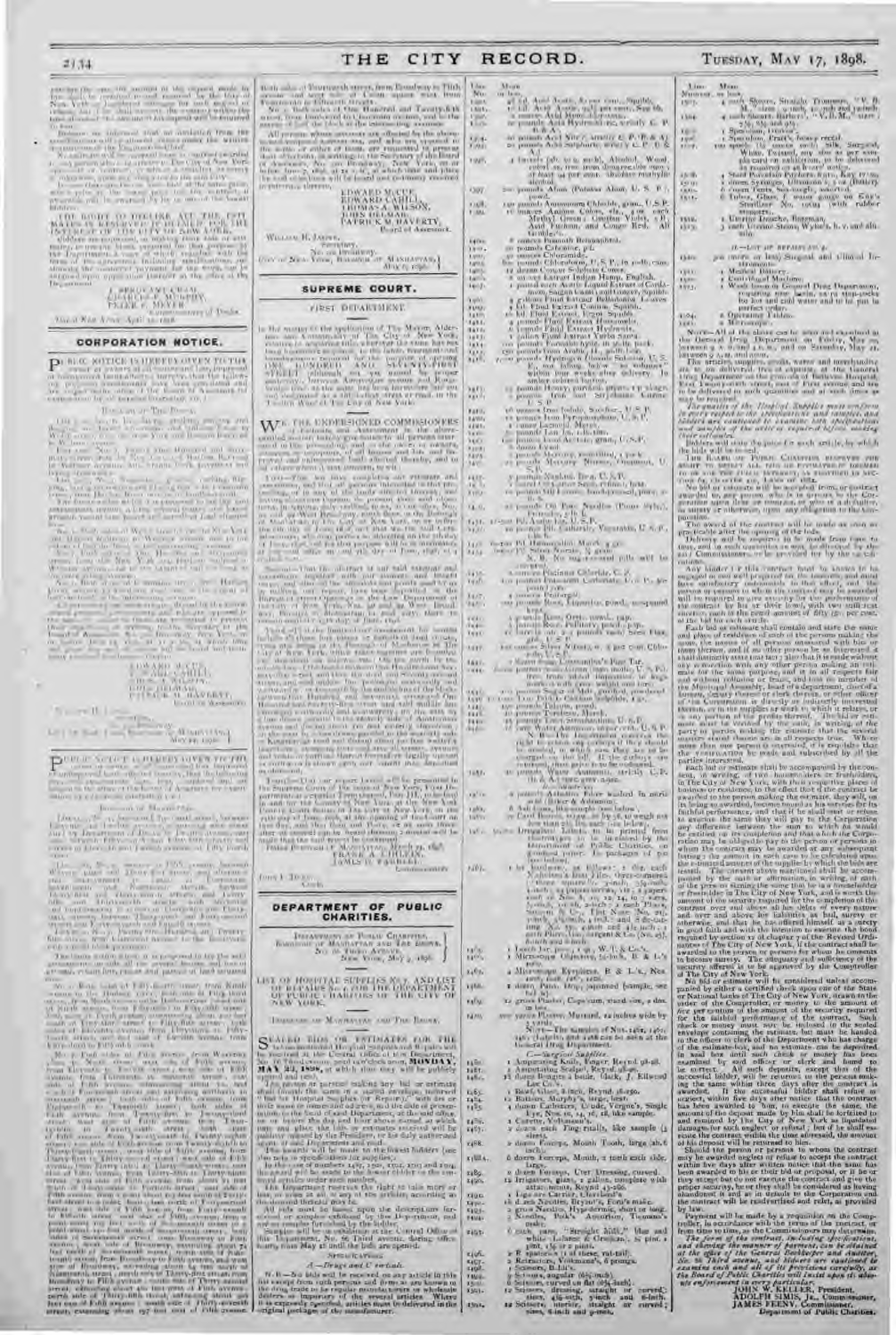## TUESDAY, MAY 17, 1898.

| Based of Monaccion And The Henry<br>Sheet The Avenue,                                                            |
|------------------------------------------------------------------------------------------------------------------|
| NEW YORK, April 19, 1868.                                                                                        |
| PROPISALS FOR DRY GOODS, CROCKERY, GLASS, RASDWARE, FD., POR THE DEPTH OF THE CHARITIES OF THE CITY OF NEW VORK, |
| Bosonone of Manuscripts and Ture Beroes,                                                                         |
|                                                                                                                  |

 $\begin{tabular}{l|c|c|c|c|c|c|c|c|c} \hline $S$ $\mathbb{R}\text{ALED 01Ds OH 6-}T$MaxF$&1-DOR VURX1111-}\\ $ing the below numerical functions, the solution of the three of the Meynization, while for the Meynization of the Meynization, by, in Table 4.8, and in Table 4.8, we have $X_0, 0.01$&1.001$&1.001$&1.001$&1.001$&1.001$&1.001$&1.001$&1.001$&1.001$&1.001$&1.001$&1.001$&1$ 

All quantities to be mattered in a  $\{S_1, T_1\}$  or equal,  $\{S_2, \ldots, S_N\}$  are density Spani Uniting, "Lit,  $S_1, T_1$ " or equal,  $\{S_2, \ldots, S_N\}$  as and an in a particular point of the spanish of the spanish of the spani  $16/31$ 

 $15.05.$ 

press Mack responsive Dritt, 52 to loss wide,  $8.637 +$ r par maybe.<br>
Cylons White Rubber Sharong, 50 inches a leader as par sample, a particular particular and states. xiah

 $1533$ 

Fish<br>Frein

 $\frac{1343}{1348}$ 

1.149

a tay.

 $15H$ 

雛

**Lives**  $\frac{1574}{1078}$ 

 $\frac{1376}{1378}$ 

 $\frac{1574}{1576}$ 

rika. xylin 1554

**COLO-**灞 1595

339%  $35 - 6$ 

 $\frac{100}{100}$ 

afit.

abiar

 $1513.$ 

 $2014.4$ 

1015.

stitt.

ziny. röst.  $2.0194$ 150a **Sbiti** 

 $1001$ 

 $x6x3.$ 

36/44  $rac{1}{1000}$ 

 $107<sub>K</sub>$ 35.85%

 $\begin{tabular}{l|c|c|c|c|c} \hline $4$ & linear Rutherford, 1960, 000, 1980, 0000, 1980, 0000, 1980, 1980, 0000, 1980, 1980, 0000, 1980, 1980, 1980, 1980, 1980, 1980, 1980, 1980, 1980, 1980, 1980, 1980, 1980, 1980, 1980, 1980, 1980, 1980, 1980, 1980,$ xyah.

 $15474$  $13487$ 

**HAG** 

1155-

 $\begin{tabular}{l|c|c|c|c|c|c} \hline \textbf{L}(t,t) & \textbf{M}(t,t) & \textbf{S}(\textbf{u}(t)) & \textbf{L}(t,t) & \textbf{L}(t,t) & \textbf{L}(t,t) & \textbf{L}(t,t) & \textbf{L}(t,t) & \textbf{L}(t,t) & \textbf{L}(t,t) & \textbf{L}(t,t) & \textbf{L}(t,t) & \textbf{L}(t,t) & \textbf{L}(t,t) & \textbf{L}(t,t) & \textbf{L}(t,t) & \textbf{L}(t,t) & \textbf{L}(t,t) & \textbf{L}(t,t) & \text$  $30000$ 

2001<br>2002

 $7187$ 

r Cours Paul Pe Rous, No. 8, Rol, Gila. LUE.

W

r Granden No. 13 Searchart phil wyles<br>
1 Granden No. 13 Search Manner, American Manner, American Manner, American Manner<br>
1 Granden Manner, B. 1993, American Manner, B. 1993, American Manner<br>
Homes, B. 1993, A. M. 24 Mai-**Avita** 

 $(0)$  $\frac{10^{10}}{10^{10}}$ 

r denta Winner<br>Maria 1942 Hook a poetics,  $\{t\}$  are<br> $\{0, \infty\}$  from Poor Carolina, and the complex and the<br> $\{0, \infty\}$  are simply a poetic of the complex of the complex<br> $\{0, \infty\}$  of the complex of the complex of the

 $rac{13734}{4377}$ 

 $\Gamma$  range (2-pa) or Rivert,  $1/\gamma$  and<br>the  $N\pi$ ,  $\gamma$  is a sum and  $\gamma\zeta$  <br>indice a state indice, and the state of the state of the state of the<br>property  $\gamma$  state that the also a state of the state<br>of the state of the

cell.

 $\begin{tabular}{l|c|c|c|c|c} \hline $G^{\text{R}}(B^{\text{R}})$ & $g_{\text{R}}(B^{\text{R}})$ & $g_{\text{R}}(B^{\text{R}})$ & $g_{\text{R}}(B^{\text{R}})$ & $g_{\text{R}}(B^{\text{R}})$ & $g_{\text{R}}(B^{\text{R}})$ & $g_{\text{R}}(B^{\text{R}})$ & $g_{\text{R}}(B^{\text{R}})$ & $g_{\text{R}}(B^{\text{R}})$ & $g_{\text{R}}(B^{\text{R}})$ & $g_{\text{R}}(B^{\text{R}})$ & $$ 

From Bottom Baltic Cippers, Sec. as the<br>  $\frac{1}{2}$  degra board Hale Cippers, Sec. as Houdand<br>
so points in this control board<br>
so points in the seconds the second board<br>
so points in the second board<br>
so points in the sec

agas.<br>2601,

15.4)<br>15.0.

582 Dial Cartis for Watchman's Cluck, as per samples are promoted through the procedure of the procedure of the same strength and the same between the same include the same strength and the same between the same strength

Parons Eup Battery.<br>6 Latra Zinta for " Liedmchu" Parons Cap

ri Interne Diplomas, thelievas Heapital torn.

ri Interne Diplomas, Indiewar Hospital form,<br>
Esperantista Biplomas, Bellevuz<br>
Engrantista Biplomas, Bellevuz<br>
Engrantista Biplomas, Bellevuz<br>
Engrantista Hospital form,<br>
Engrantista Amiddanes Diploma, Bellevuz<br>
Hospital

a reinch Butcher Knives, Wilson's make, or

z 8-inch Hand Cleavers, 8-inch Mades.

sailog Knives, as per ample.<br>- pound Spring Balance Scale, "Chatil-<br>- len "

and Spring Balance Scale, " Chatil-

 $\begin{array}{ll} \textbf{a} & \text{no-bound} & \text{Sgrany} \\ \textbf{a} & \text{box} \end{array} \begin{array}{ll} \textbf{a} & \text{norm} \\ \textbf{a} & \text{box} \end{array} \begin{array}{ll} \textbf{a} & \text{norm} \\ \textbf{a} & \text{label} \end{array} \begin{array}{ll} \textbf{a} & \text{box} \\ \textbf{a} & \text{label} \end{array} \begin{array}{ll} \textbf{a} & \text{box} \\ \textbf{a} & \text{label} \end{array} \begin{array}{ll} \textbf{a} & \text{box} \\ \textbf{a$ 

THE CITY RECORD.

The samply particular at the latter of the<br>distribution is the complex particular at the second such as a retrievant<br>of the specifical continues in the second such as a retrievant in the specifical<br>specifical distribution

Framino states that the state is the fit is expression. What is the main that the state is a main that the state is a main to the state is a main to the state is a main to the state is a main to the state is a main to the incutres sixted violecties are no all requests into the sixted violecties of the violecties are control in the sixted violence of the sixted violence of the sixted violence of the sixted violence of the sixted violence of

by law.

by Livet, and the articles, angelies, goods, waves<br>by Livet and members and mechanism must constrain an energy restect to the<br>non-zeno must be same consider as the sphere of the samples of the same consideration at<br> $\hat{p}$ .<br>Ke guslity of the articles, supplies, goods, wares<br>I merchandse must toutorin in every respect to the

## NORMAL COLLEGE OF THE CITY<br>OF NEW YORK.

 $2135$ 

 $\begin{array}{ll} \text{Puler} \text{ Invariance map} & \text{if } \text{min} \text{ Gyr or } \text{MwY} \text{ from } \text{Gyr} \\ \text{No. } \text{pos} \text{ M1} \text{ (max)} & \text{for} \text{min} \\ \text{D} \text{min} \text{ X} \text{ mod, } \text{M1} \text{ (in) and } \end{array}$ 

 $\label{eq:2} \begin{array}{ll} &\text{SUSY, mag, Algeb, and}\\ \text{P.} & \text{a, there, hence at $S$-P2C$ is the local number of vertices in $100$ and $100$ and $100$ and $100$ and $100$ and $100$ and $100$ and $100$ and $100$ and $100$ and $100$ and $100$ and $100$ and $100$ and $100$ and $100$ and $100$ and $100$ and $100$ and $100$ and $100$ and $100$ and $100$ and $100$ and $100$ and $100$ and $10$ 

Potent Detactive<br>art - Cove or New York, etc.) (NWLERS - WANTED - IV - THE - PROPERTY Clerk of the Passe Detaction<br>at 2. the Gave York, New York, etc.) (New York, New York, New York, New York, New York, New York, New York

Proce Discovering Council New Yorks

**EHALLE D. BLATCHEORD,**<br>Vetary Projecty Clerk:

DEPARTMENT OF PARKS.

 $\begin{array}{c} \text{Dissimers} = \text{Passes} \\ \text{Ventent Post} \\ \text{Ventent Post} \\ \text{Ventent Pstent Pstet} \\ \text{Vet} \\ \text{Vet} \\ \text{Vet} \\ \text{Vet} \\ \text{Vet} \\ \text{Vet} \\ \text{Vet} \\ \text{Vet} \\ \text{Vet} \\ \text{Vet} \\ \text{Vet} \\ \text{Vet} \\ \text{Vet} \\ \text{Vet} \\ \text{Vet} \\ \text{Vet} \\ \text{Vet} \\ \text{Vet} \\ \text{Vet} \\ \text{Vet} \\ \text{Vet} \\ \text{Vet} \\ \text{Vet} \\ \$ 

TO CONTRACTORS.

 $\begin{array}{l} \mathbf{S}^{\mathrm{KATLIL}} & \text{H1D2} & \text{COF} & \text{FATJ} \text{A} \text{AFTT} \text{W}, \text{WITR}, \text{THF}, \text{THF} \\ \text{and} & \text{the case of the 3-3 and the 3-3 of the 3-3 of the 3-3 of the 3-3 of the 3-3 of the 3-3 of the 3-3 of the 3-3 of the 3-3 of the 3-3 of the 3-3 of the 3-3 of the 3-3 of the 3-3 of the 3-3 of the 3-3 of the 3-3 of the 3-3 of the 3-3 of the 3-3$ 

ETA STRUCK AND DELIVERED AND COMPANY

Which the barriers are all the content of the content of the second interaction of the content of the content of the content of the content of the content of the content of the content of the content of the content of the

For the continue in the Applemental by the Compared<br>in The Control of the Compared Transfer and New York. We have the control of the<br>other and the control of the State of National by other control of the<br>State of National

amount of his depends with he constant on any  $K$ ,  $B = 27\pi$ , which and the second of the matrix and the second of the second of the second point is an interesting of the second point of the second point is a second of th

Doll on

**CITAS. BULKLEY HOBBELL, CHAYWAY,** 

A. Externe Primar

Dated Insecurity Mannayran, May as 1556.

## DEPARTMENT OF STREET<br>CLEANING.

**PURSONS HAVING BULKBEADSTO FILL, IN**<br>the virinity of New York Hay, and producematerial<br>for that purpose-maker, are the purpose that the collision of the Dispartment of Struct Channel, the<br>of a change, by applying to the C

JAMES MCCARTNEY, Communication of Street Cleaning,

### POLICE DEPARTMENT.

 $\left.\frac{\text{Power Energy}(\text{Perf})}{\text{New}(\text{Perf})} \right|_{\mathcal{M}^{\text{op}}} = \left.\frac{\text{Type}(\text{Perf})}{\text{New}(\text{Perf})} \right|_{\mathcal{M}^{\text{op}}} = \left.\frac{\text{New}(\text{Newf})}{\text{New}(\text{Perf})} \right|_{\mathcal{M}^{\text{op}}}$ 

## TO CONTRACTORS.

PROPOSALS FOR ESTIMATES,

 $S^{EATED}$  ESTIMATES FOR SUPPLYING THE police Longardian with Similar will be married that the Contract Hills, in the Contract Hills, and the contract Hills, and The contract Hills,  $V_{\rm eff}$ The of New York, and to a department of Patter, in the THE STTH HAY DE MAY, 1898.

The general HAX OF MAY, 1889.<br>
The prices of the formula function of the formula first state for Formula and<br>the state of the state of the state of the state of the state of the<br>state of the state of the state of the stat

one-mode of the cluster of the Carolina Conduction of the Conduction of the cluster of the conduction of the property of the state of the state of the state of the state of the state of the state of the state of the state

Let us the control of the control of the control of the control of the control of the control of the control of the control of the control of the control of the control of the control of the control of the control of the

epartment.<br>By ander of the Board, WILLIAM H. KIPP, erk.

**NEW YORK, Мат 10, 1898.**